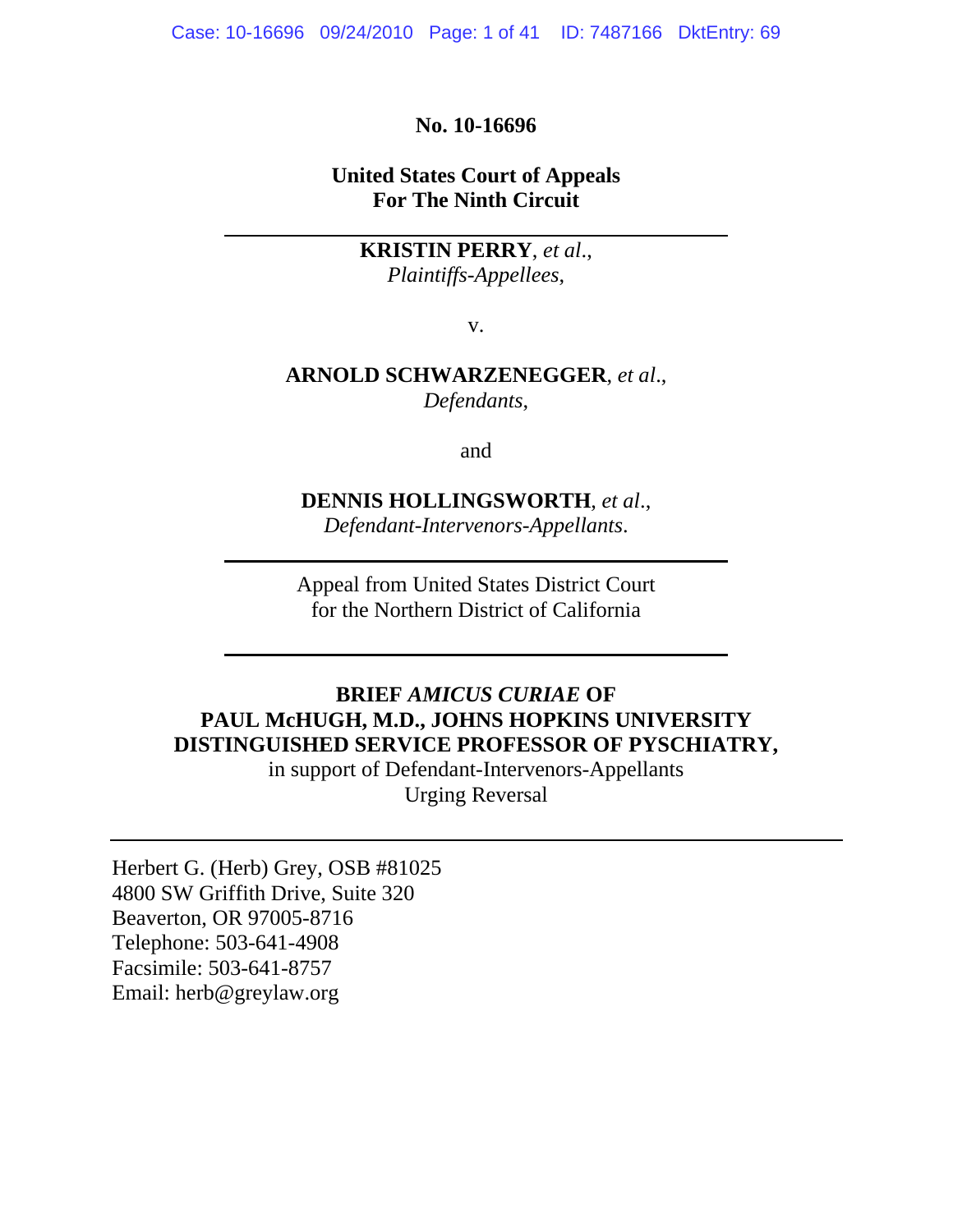# **TABLE OF CONTENTS**

| THERE IS NO SCIENTIFIC AGREEMENT ON THE DEFINITION OF<br>$\mathbf{I}$ .<br>HOMOSEXUALITY, RAISING GREAT UNCERTAINTY OVER WHO       |
|------------------------------------------------------------------------------------------------------------------------------------|
| A. The three most commonly-used scientific definitions of sexual                                                                   |
| The scientific definition of "homosexual" is even broader than<br><b>B.</b>                                                        |
| There is no common social definition of sexual orientation, as the<br>C.<br>wide variety of legislative definitions demonstrates14 |
| D. The definitional gap results in hugely significant differences in the                                                           |
| EMERGING EVIDENCE SUGGESTS THAT HOMOSEXUALITY IS NOT<br>II.<br>AN INNATE CHARACTERISTIC LIKE RACE OR GENDER18                      |
| A. There is no scientific consensus on whether homosexuality is                                                                    |
| B.                                                                                                                                 |
| $C_{\cdot}$<br>Studies show that some aspect of sexual orientation is, in part, a                                                  |
|                                                                                                                                    |
|                                                                                                                                    |
|                                                                                                                                    |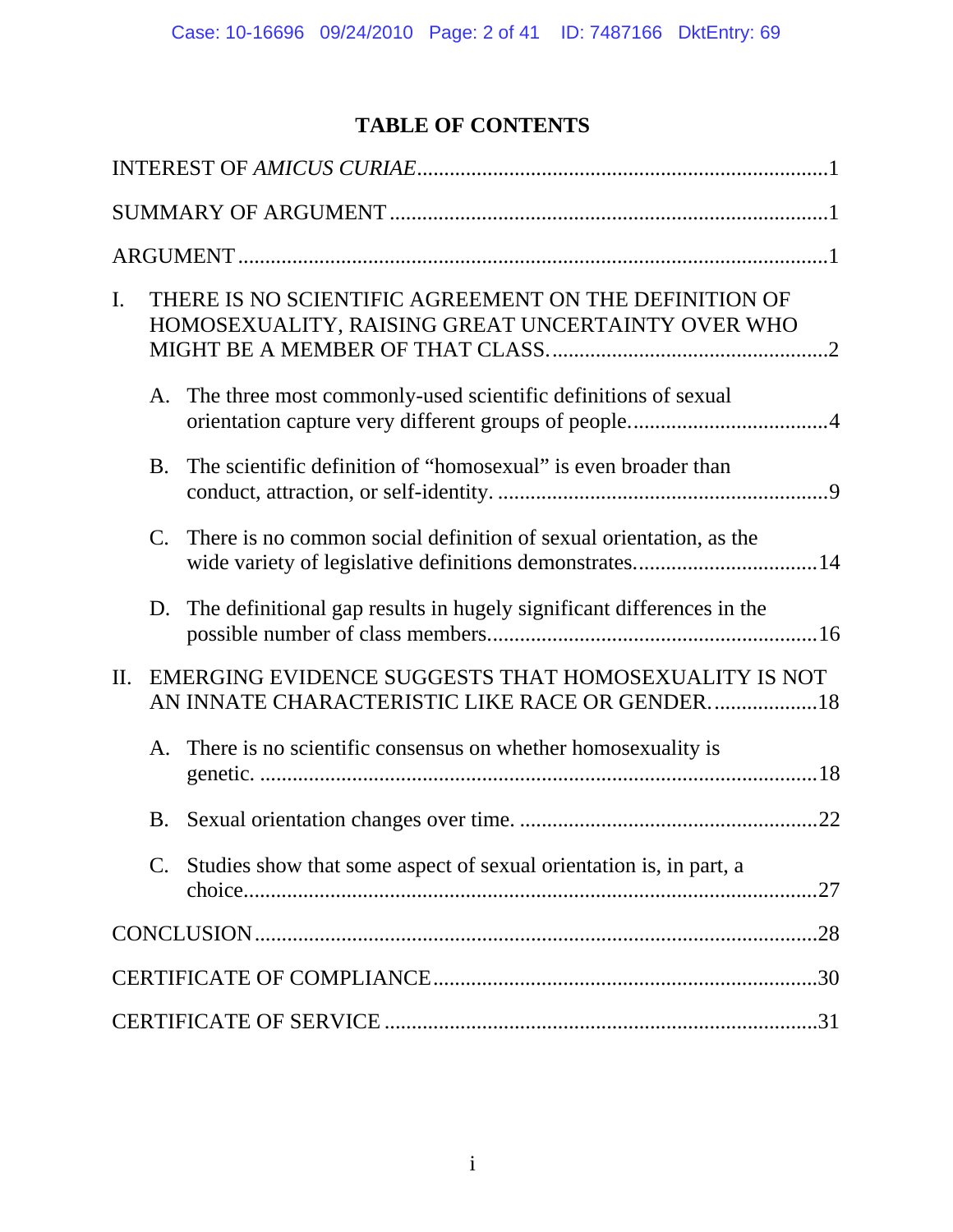# **TABLE OF AUTHORITIES**

| <b>STATUTES</b>                                                           |  |
|---------------------------------------------------------------------------|--|
|                                                                           |  |
| Hate Crime Statistics Act, P.L. 101-275, 104 Stat. 140 (April 23, 1990)15 |  |
|                                                                           |  |
|                                                                           |  |
|                                                                           |  |
|                                                                           |  |
|                                                                           |  |
|                                                                           |  |
|                                                                           |  |
|                                                                           |  |
|                                                                           |  |
|                                                                           |  |
|                                                                           |  |
|                                                                           |  |
|                                                                           |  |
|                                                                           |  |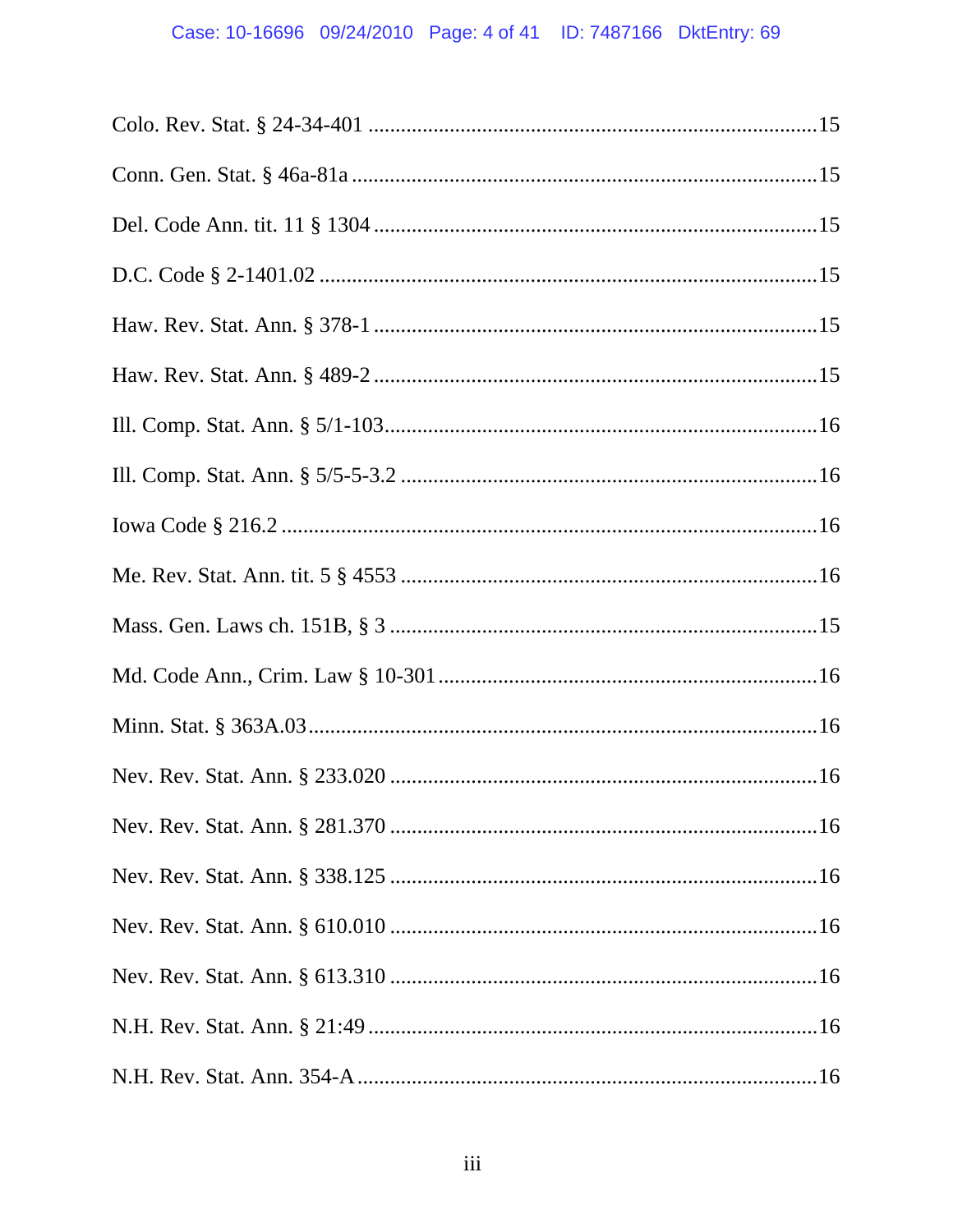# Case: 10-16696 09/24/2010 Page: 5 of 41 ID: 7487166 DktEntry: 69

| <b>OTHER SOURCES</b>                                                  |
|-----------------------------------------------------------------------|
| American Psychiatric Association, Gay/Lesbian/Bisexuals (2009)  18    |
| M.V. Lee Badgett, Money, Myths, & Change: The Economic Lives of       |
| M.V. Lee Badgett, Sexual Orientation Discrimination: An International |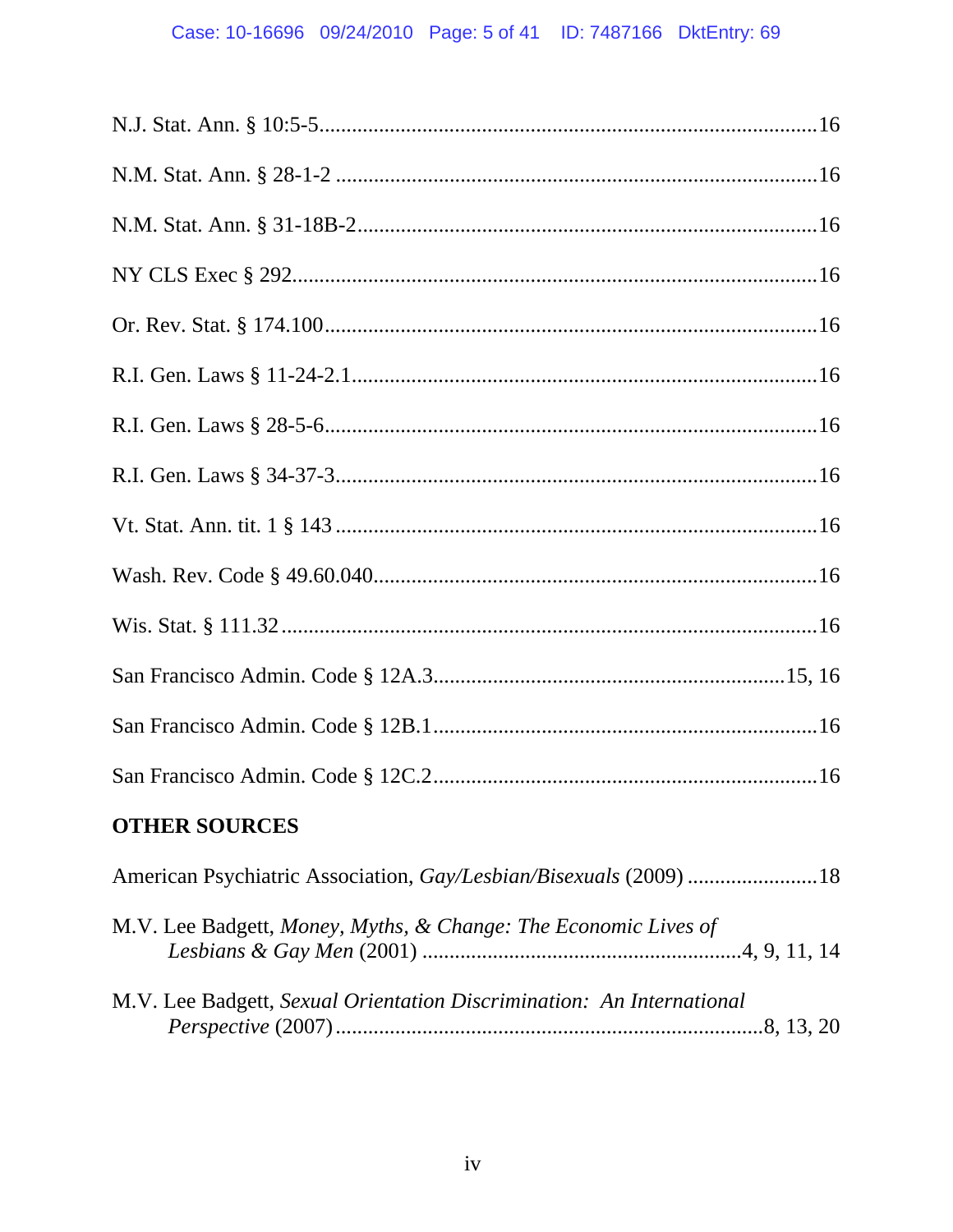| J. Michael Bailey, et al., Genetic & Environmental Influences on Sexual<br>Orientation & its Correlates in an Australian Twin Sample, 78 J.     |
|-------------------------------------------------------------------------------------------------------------------------------------------------|
| .20                                                                                                                                             |
| J.M. Bailey, et al., <i>Heritable Factors Influence Sexual Orientation in</i><br>.21                                                            |
| J.M. Bailey & R.C. Pillard, A Genetic Study of Male Sexual Orientation, 48                                                                      |
| Peter S. Bearman & Hannah Bruckner, Opposite-Sex Twins and Adolescent<br>Same-Sex Attraction, 107 Am. J. of Sociology 1179 (2002) 18, 22        |
| Gail S. Bernstein, Ph.D., Defining Sexual Orientation, Selfhelp Magazine,<br>http://www.selfhelpmagazine.com/article/sexual_orientation3, 14    |
| Karen L. Bridges and James M. Croteau, Once-Married Lesbians:<br><i>Facilitating Changing Life Patterns, 73 J. of Counseling and Dev.</i>       |
| Brief for The National Legal Foundation as <i>Amici Curiae</i> Supporting<br>Defendant-Intervenors-Appellants, Perry v. Schwarzenegger, 704 F.  |
| C.S Carpenter & G.J. Gates, Gay and Lesbian Partnership: Evidence from                                                                          |
| Lauren Dean & Ilan H. Meyer, et. al., Lesbian, Gay, Bisexual, and<br><i>Transgender Health: Findings and Concerns, 4 J. Gay and Lesbian</i>     |
| John P. DeCecco, Gay Personality and Sexual Labeling (1985) 17                                                                                  |
| Louis Diamant and Richard D. McAnulty, The Psychology of Sexual<br>Orientation, Behavior, and Identity: A Handbook 82 (1995) 26                 |
| Lisa M. Diamond, Female Bisexuality from Adolescence to Adulthood:<br>Results from a 10-Year Longitudinal Study, 44 Developmental Psych.<br>.27 |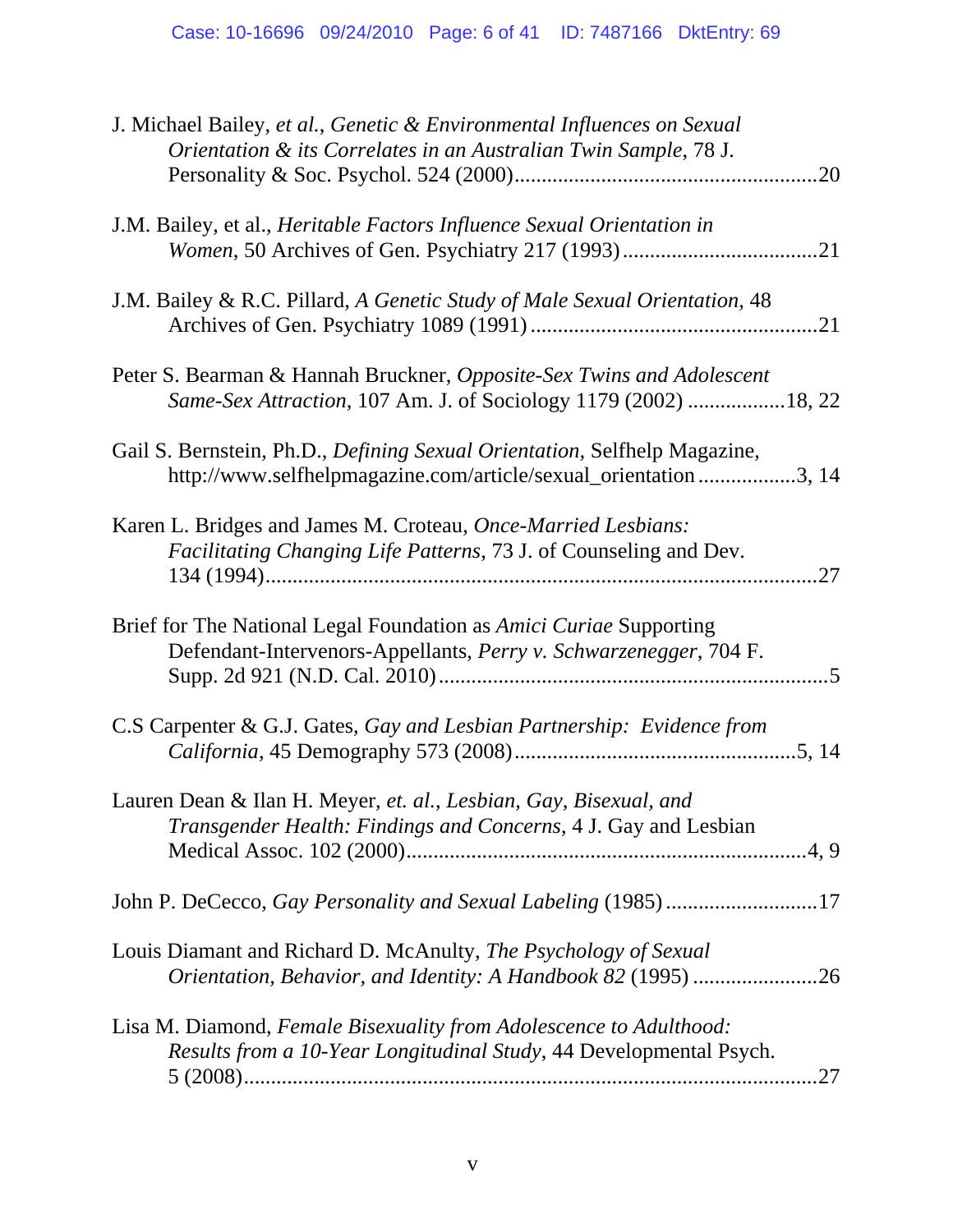| Lisa M. Diamond, New Paradigms for Research on Heterosexual and<br>Sexual Minority Development, 32 (4) J. of Clinical Child and          |
|------------------------------------------------------------------------------------------------------------------------------------------|
| Lisa M. Diamond & Ritch C. Savin-Williams, Explaining Diversity in the<br>Development of Same-Sex Sexuality Among Young Women, 56 J. of  |
| Lisa A. Diamond & Ritch C. Savin-Williams, Gender & Sexual Identity in<br>Handbook of Applied Development Science (Richard M. Lerner, et |
| Lisa M. Diamond, Sexual Identity, Attractions, and Behavior Among Young<br>Sexual-Minority Women Over a 2-Year Period, 36 Developmental  |
| Nigel Dickson, et al., Same Sex Attraction in a Birth Cohort: Prevalence<br>and Persistence in Early Adulthood, 56 Soc. Sci. & Med. 1607 |
| E. Eckert, et al., Homosexuality in monozygotic twins reared apart, 148                                                                  |
| Richard C. Friedman and Jennifer I. Downey, Sexual Orientation and<br>Psychoanalysis: Sexual Science and Clinical Practice (2002)19      |
| Linda D. Garnets & Letitia Anne Peplau, A New Look at Women's Sexuality                                                                  |
| Gary J. Gates et al., Marriage, Registration and Dissolution by Same-Sex                                                                 |
| John C. Gonsiorek, et al., Definition and Measurement of Sexual<br>Orientation, 25 Suicide and Life-Threatening Behavior 40 (1995)10, 12 |
| John C. Gonsiorek & James D. Weinrich, The Definition and Scope of<br>Sexual Orientation, in Homosexuality: Research Implications for    |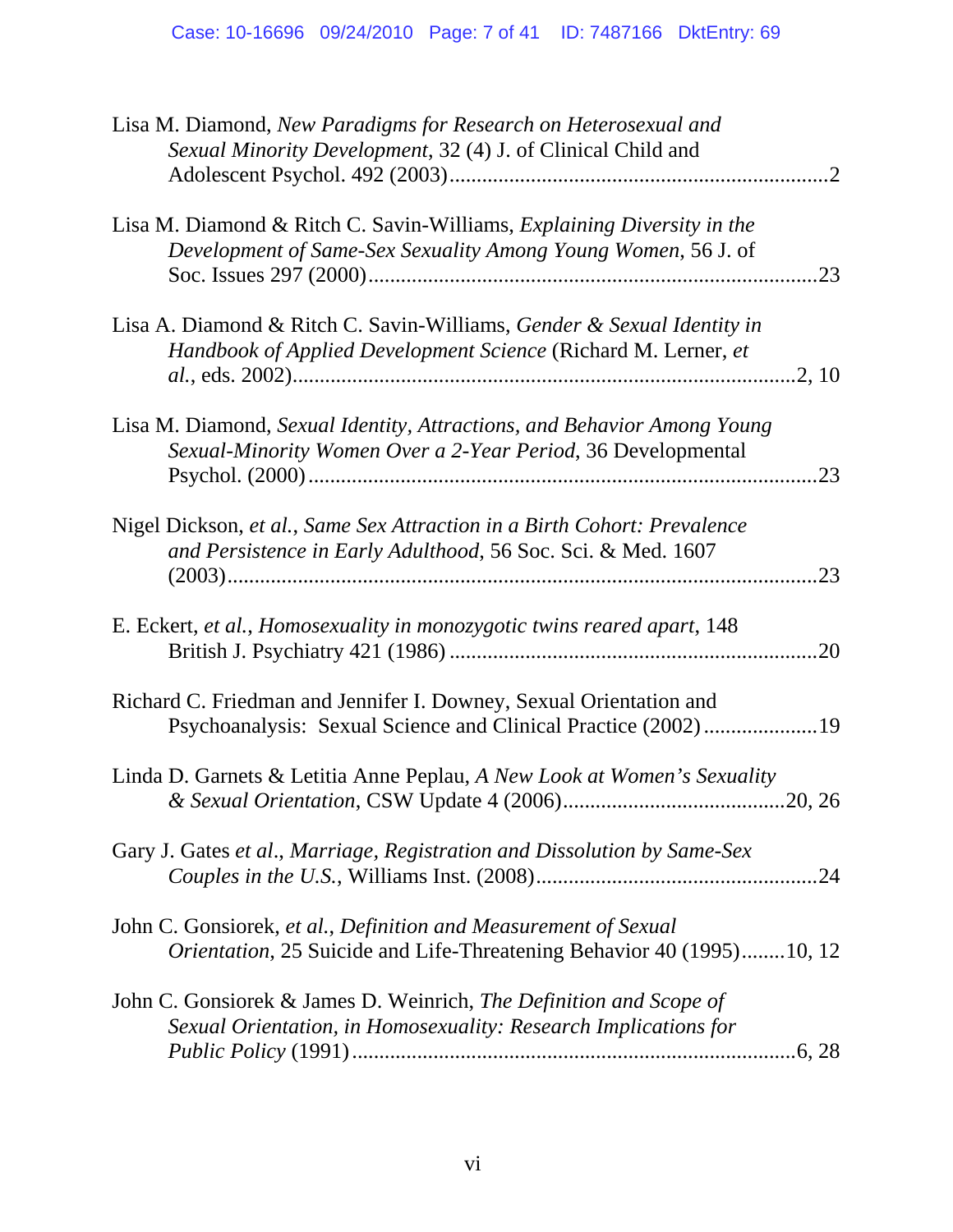| G. M. Herek, <i>Homosexuality</i> , in <i>Encyclopedia of Psychology</i> (A.E. Kazdin,                                                                                                     |
|--------------------------------------------------------------------------------------------------------------------------------------------------------------------------------------------|
| G.M. Herek et al., Internalized Stigma Among Sexual Minority Adults:<br>Insights from a Social Psychological Perspective, J. Counseling<br>.28                                             |
| G.M. Herek & L.D. Garnets, Sexual Orientation and Mental Health, 3                                                                                                                         |
| A.F. Jorm, et al., Cohort Difference in Sexual Orientation: Results from a<br>Large Age-Stratified Population Sample, 49 Gerontology 392 (2003) 19                                         |
| Michael R. Kauth & Seth C. Kallchman, Sexual Orientation &<br>Development: An Interactive Approach in Psychology of Sexual<br>Orientation, Behavior & Identity (Louis Diamant & Richard M. |
| Kenneth S. Kendler, et al., Sexual Orientation in a U.S. National Sample of<br>Twin and Nontwin Sibling Pairs, 157 Am. J. of Psychiatry 1843<br>.22                                        |
| Michael King & Elizabeth McDonald, <i>Homosexuals Who are Twins</i> , 160                                                                                                                  |
| Alfred C. Kinsey, et al., Sexual Behavior in the Human Male (1948)12                                                                                                                       |
| Fritz Klein, et al, Sexual Orientation: A Multi-Variable Dynamic Process,                                                                                                                  |
| Niklas Langstrom, et al., Genetic and Environmental Effects of Same-Sex<br>Sexual Behavior: A Population of Twins in Sweden, Arch. Sexual                                                  |
| Edward O. Laumann et al., The Social Organization of Sexuality: Sexual                                                                                                                     |
| Committee on Lesbian Health Research Priorities, Institute of Medicine,<br>Lesbian Health: Current Assessment & Directions for the Future                                                  |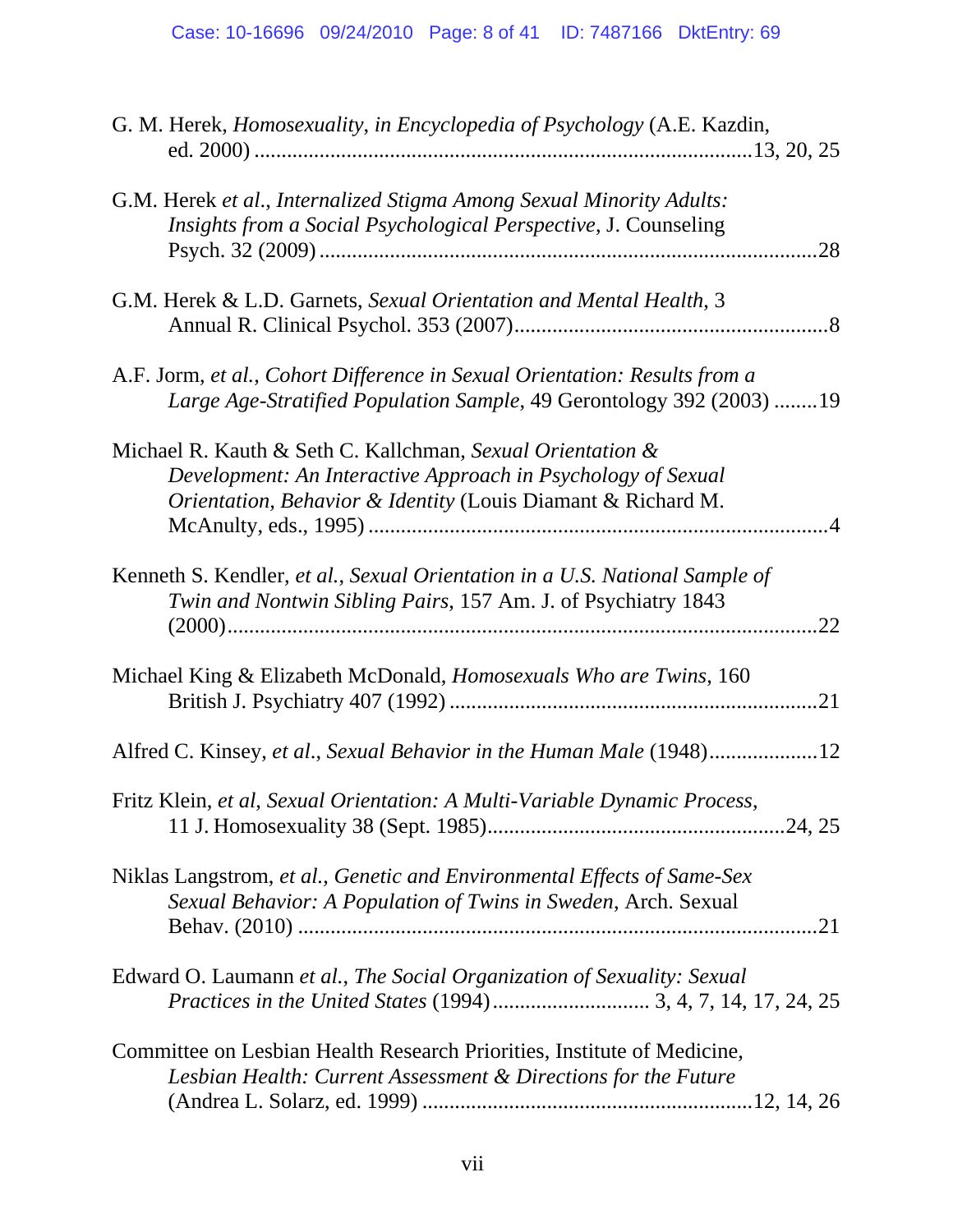| Ilan H. Meyer & Patrick A. Wilson, Sampling Lesbian, Gay, and Bisexual                                                                                                                                           |
|------------------------------------------------------------------------------------------------------------------------------------------------------------------------------------------------------------------|
| A.E. Moses & R.O. Hawkins, Jr., Counseling Lesbian Women and Gay                                                                                                                                                 |
| Letitia Ann Peplau, Rethinking Women's Sexual Orientation: An<br>Interdisciplinary, Relationship-Focused Approach, 8 Personal<br>.27                                                                             |
| Letitia Anne Peplau, et al., The Development of Sexual Orientation in                                                                                                                                            |
| Peplau & Garnets, A New Paradigm for Understanding Women's Sexuality                                                                                                                                             |
|                                                                                                                                                                                                                  |
| Gary Remafedi, et al., Demography of Sexual Orientation in Adolescents,                                                                                                                                          |
| Todd A. Salzman & Michael G. Lawler, The Sexual Person (2008) 3                                                                                                                                                  |
|                                                                                                                                                                                                                  |
| Ritch C. Savin-Williams, Then and Now: Recruitment, Definition,<br>Diversity, and Positive Attributes of Same-Sex Populations, 44 Dev.                                                                           |
| Ritch C. Savin-Williams, Who's Gay? Does it Matter?, 15 Current                                                                                                                                                  |
| Robert L. Spitzer, Can Some Gay Men and Lesbians Change Their Sexual<br>Orientation? 200 Participants Reporting a Change from Homosexual<br>to Heterosexual Orientation, 32 Archives of Sexual Behav. 403<br>.28 |
| Joseph P. Stokes, et al., Predictors of Movement Toward Homosexuality: A<br>Longitudinal Study of Bisexual Men, 43 J. of Sex Res. 304 (1997)26                                                                   |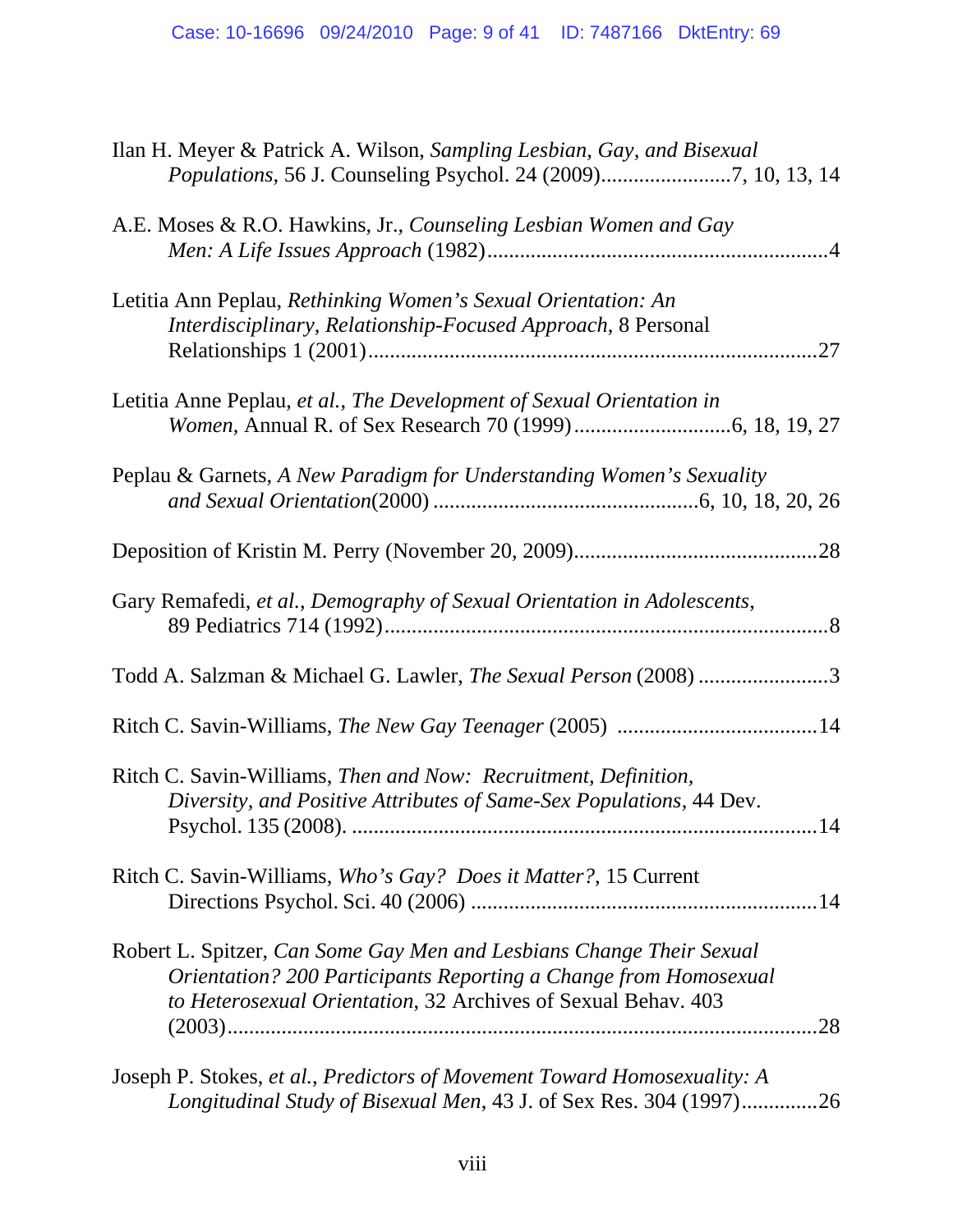| Williams Institute, Best Practices for Asking Questions about Sexual    |     |
|-------------------------------------------------------------------------|-----|
| Timothy Wilson, <i>Strangers to Ourselves: Discovering the Adaptive</i> | .25 |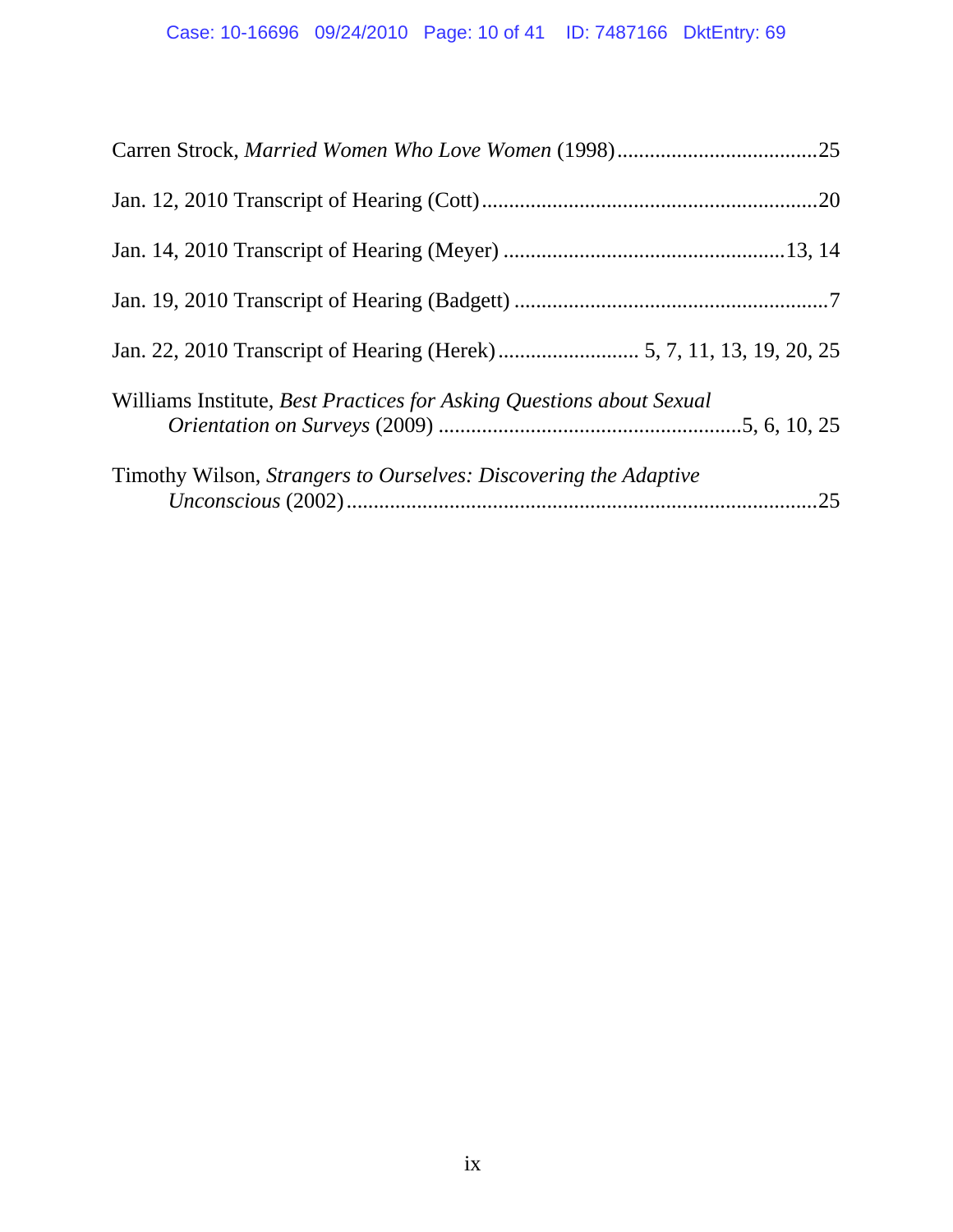#### **INTEREST OF** *AMICUS CURIAE*

*Amicus* is a scholar of psychiatry with a professional interest in orientation issues. Dr. Paul McHugh, M.D. is the University Distinguished Service Professor of Psychiatry at Johns Hopkins University. Dr. McHugh has previously served as the Director of the Department of Psychiatry at Johns Hopkins and as Psychiatristin-Chief at Johns Hopkins Hospital. Dr. McHugh seeks to provide information to this Court bearing on its decision of whether to endorse a legal declaration that orientation is a fixed and immutable characteristic similar to race or gender.

This Brief is filed pursuant to consent of all parties.

### **SUMMARY OF ARGUMENT**

Citing psychological and social science authority, as well as evidence from the trial record, this Brief expands on an argument made by the Defendant-Intervenors-Appellants: that whatever common trait Plaintiffs-Appellees possess, it is very different from race or gender. The profound difficulty in defining sexual orientation and the mutability of sexual orientation preclude its designation as a suspect class.

### **ARGUMENT**

As an expert in psychiatry and psychology, Dr. McHugh offers scientific information that is directly relevant to this Court in assessing whether sexual orientation as a category is sufficiently similar to race and gender to merit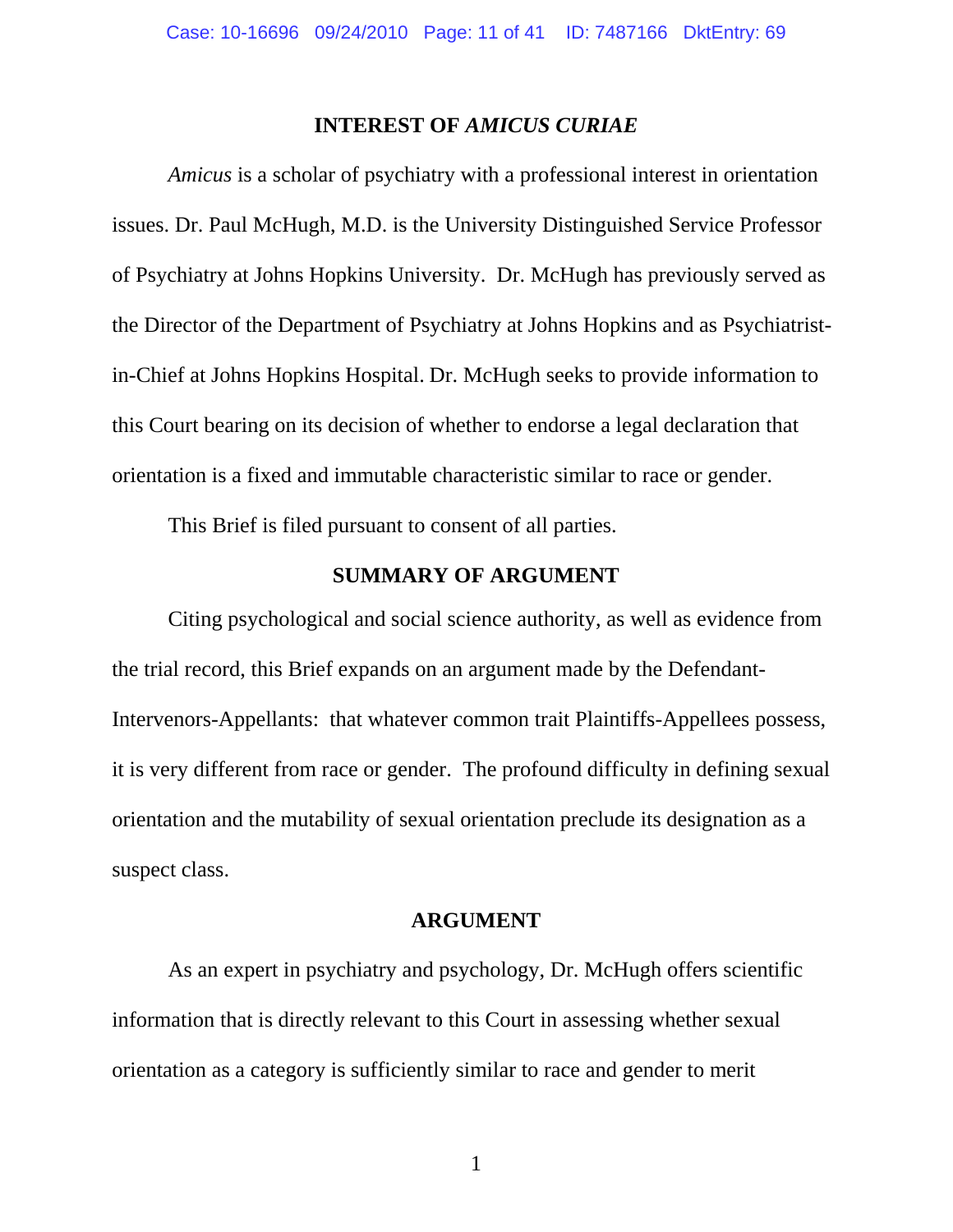analogous treatment in constitutional law. In particular, this brief discusses two highly relevant facts: (1) there is no scientific or social consensus on what homosexuality is, thus the number of people who fit into a "gay and lesbian" class varies widely depending on which definition of homosexuality is used; and (2) unlike race and gender, there is no scientific consensus that homosexuality is exclusively or primarily genetic in origin and homosexuality changes over a lifetime.

### **I. THERE IS NO SCIENTIFIC AGREEMENT ON THE DEFINITION OF HOMOSEXUALITY, RAISING GREAT UNCERTAINTY OVER WHO MIGHT BE A MEMBER OF THAT CLASS.**

"There is currently no scientific or popular consensus . . . that definitively 'qualify' an individual as lesbian, gay, or bisexual." Lisa M. Diamond, *New Paradigms for Research on Heterosexual and Sexual Minority Development*, 32 J. of Clinical Child and Adolescent Psychol. 492 (2003). *See also* Lisa A. Diamond & Ritch C. Savin-Williams, *Gender & Sexual Identity in Handbook of Applied Development Science* 101, 102 (Richard M. Lerner, *et al.*, eds. 2002) ("There is currently no scientific or popular consensus on the exact constellation of experiences that 'qualify' an individual as lesbian, gay, or bisexual (rather than confused, curious, or maladjusted)"). "Much of the confusion about sexual orientation occurs because there is no single agreed upon definition of the term. . . . There is no one universally accepted definition of sexual orientation, nor of who is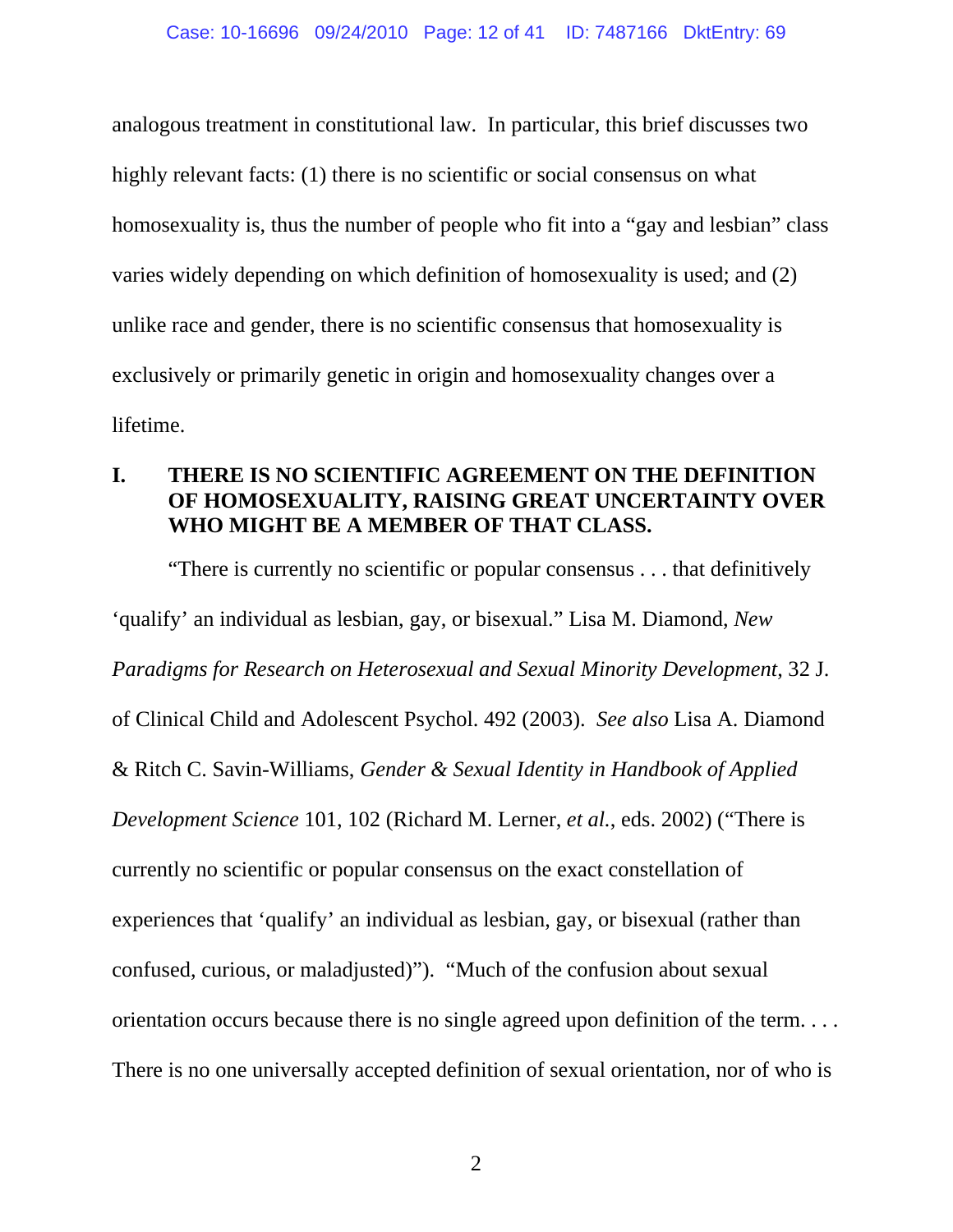bisexual, lesbian, or gay." Gail S. Bernstein, Ph.D., *Defining Sexual Orientation,*  Selfhelp Magazine, http://www.selfhelpmagazine.com/article/sexual\_orientation. "The meaning of the phrase 'sexual orientation' is complex and not universally agreed upon." Todd A. Salzman & Michael G. Lawler, *The Sexual Person* 65 (2008).

Nearly all studies of sexual orientation describe the difficulty in defining the population of homosexuals. The authors of the "Chicago Sex Survey," which is considered one of the most reliable scholarly efforts to determine sexual practices in the United States, noted the following:

 [The authors' research] raises quite provocative questions about the definition of homosexuality. While there is a core group (about 2.4 percent of the total men and about 1.3 percent of the total women) in our survey who define themselves as homosexual or bisexual, have same-gender partners, and express homosexual desires, there are also sizable groups who do not consider themselves to be either homosexual or bisexual but have had adult homosexual experiences or express some degree of desire.

Edward O. Laumann *et al.*, *The Social Organization of Sexuality: Sexual Practices in the United States* 300-301 (1994). Other researchers report similar definitional complexities, *e.g.,* "There is a physical orientation, an affectional orientation, and a fantasy orientation, with each of those three further divided into a past (historical) component and a present component. A person's behavior may be totally at variance with all aspects of orientation, and the various parts of orientation may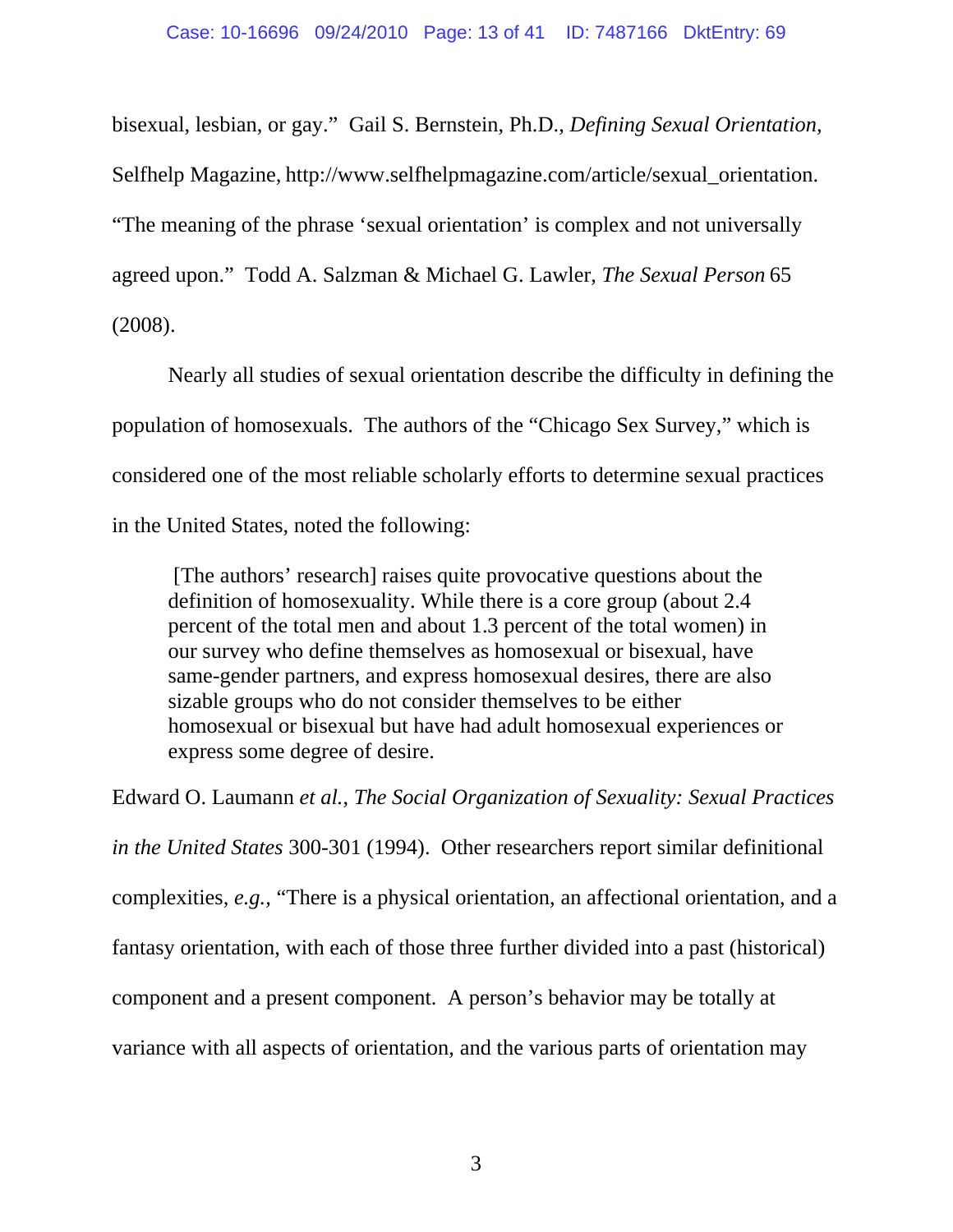not all agree." A.E. Moses & R.O. Hawkins, Jr., *Counseling Lesbian Women and Gay Men: A Life Issues Approach* 43 (1982).

### *A. The three most commonly-used scientific definitions of sexual orientation capture very different groups of people.*

Scientific literature includes at least three different basic definitions of orientation, based on (1) sexual behavior, (2) sexual attraction, or (3) self-ascribed social identity. Laumann, *supra* at 291. *See also* M.V. Lee Badgett, *Money, Myths, & Change: The Economic Lives of Lesbians & Gay Men* 4 (2001) (discussing the difficulty in "[d]efining the [] boundary around the sexual orientation of gay men and lesbians . . . [d]oes it mean someone who engages in same-sex sexual behavior? Someone who fantasizes about such acts? Someone who will identify himself or herself as gay or lesbian?"); Lauren Dean & Ilan H. Meyer, *et. al.*, *Lesbian, Gay, Bisexual, and Transgender Health: Findings and Concerns*, 4 J. Gay and Lesbian Medical Assoc. 102, 135 (2000) (sexual orientation definitions include "components of at least one of three dimensions: (1) sexual orientation identity, (2) sexual behavior, and/or (3) sexual attraction."); Michael R. Kauth & Seth C. Kallchman, *Sexual Orientation & Development: An Interactive Approach in Psychology of Sexual Orientation, Behavior & Identity* 81, 82 (Louis Diamant & Richard M. McAnulty, eds., 1995) ("By sexual orientation we mean the cumulative experience and interaction of erotic fantasy, romanticemotional feelings and sexual behavior directed toward one or both genders.");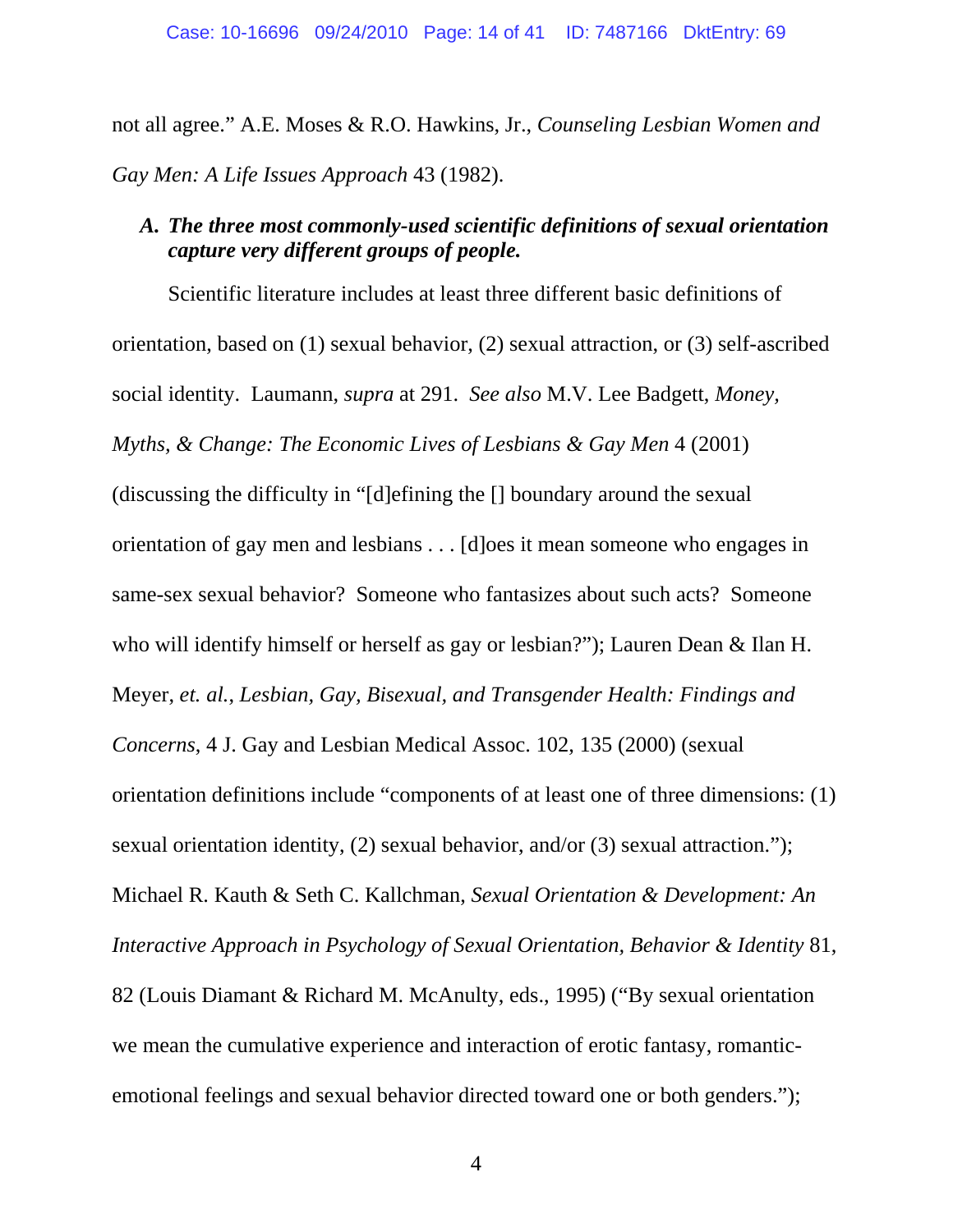#### Case: 10-16696 09/24/2010 Page: 15 of 41 ID: 7487166 DktEntry: 69

Williams Institute, *Best Practices for Asking Questions about Sexual Orientation on Surveys* (2009) ("Conceptually, sexual orientation has three major dimensions," including sexual attraction, sexual behavior, and self-identification).

This definitional disparity is not a point of dispute; Plaintiffs-Appellees' experts acknowledged these differences. In his testimony, Professor Herek explained "[s]exual orientation is a term that we use to describe an enduring sexual, romantic, or intensely affectional *attraction* to men, to women, or to both men and women. It's also used to refer to an *identity* or a sense of self . . . based on one's enduring patterns of attraction. And it's also sometimes used to describe an enduring *pattern of behavior*. So, sexual behaviors with men, with women, or with both men and women." Trial Tr. 2025:5-12 (Herek) (emphasis added). In addition, a myriad of evidence was presented at trial demonstrating that there is no consistent definition for sexual orientation. *See* Brief for The National Legal Foundation as *Amicus Curiae* Supporting Defendant-Intervenors-Appellants, *Perry v. Schwarzenegger*, 704 F. Supp. 2d 921 (N.D. Cal. 2010), Appendix, Trial Evidence Establishing the Absence of a Common Scientific Definition of Homosexual, Gay, Lesbian, Bisexual, and Other Related Terms.

The same group does not simply go by various names. Each definition sexual behavior, sexual attraction, and self-ascribed social identity—captures a different group of people. C.S. Carpenter & G.J. Gates, *Gay and Lesbian*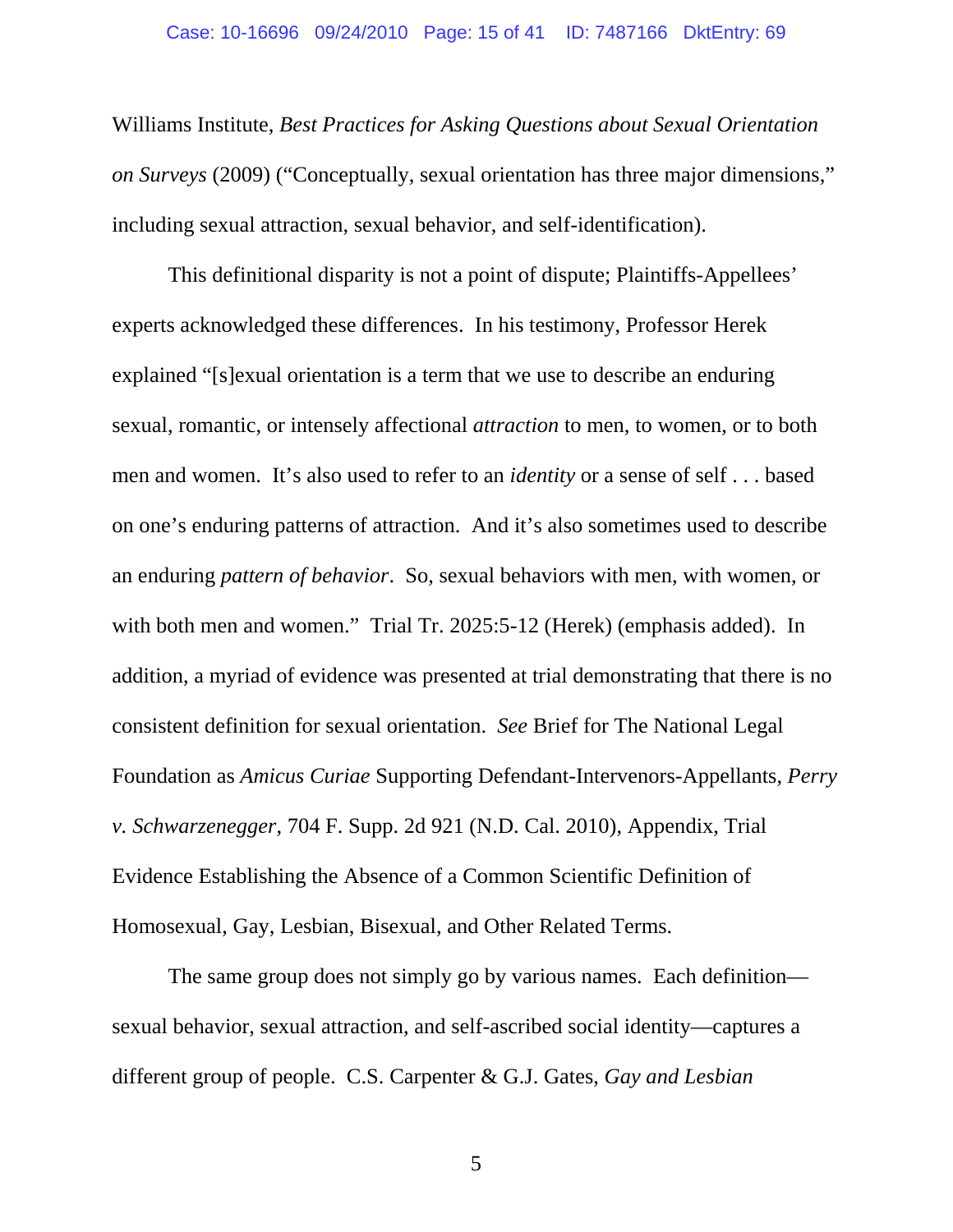*Partnership: Evidence from California* 45 Demography 573, 574 (2008 ("We believe that self-reported sexual orientation—which as is well-known, is not always concordant with sexual behavior . . . "); John C. Gonsiorek & James D. Weinrich, *The Definition and Scope of Sexual Orientation, in Homosexuality: Research Implications for Public Policy* (1991) ("It can be safely assumed that there is no necessary relationship between a person's sexual behavior and selfidentity unless both are individually assessed."); Letitia Anne Peplau, *et al.*, *The Development of Sexual Orientation in Women*, Annual R. of Sex Research 70, 83 (1999) ("there is ample documentation that same-sex attractions and behaviors are not inevitably or inherently linked to one's identity"). In addition, the labels are not used consistently. "Sizable numbers of people reporting only same-sex attraction and/or behavior self-identify as heterosexual or bisexual. Similarly, sizable numbers of those who identify as gay or lesbian report some sexual partners of a different sex and/or some level of attraction to different sex partners." Williams Institute, *supra*, at 6 (citations omitted). *See also* Letitia Anne Peplau & Linda D. Garnets, *A New Paradigm for Understanding Women's Sexuality and Sexual Orientation*, 56 J. Soc. Issues. 329, 334 (2000) ("A woman might identify as lesbian, be attracted exclusively to women, and have sex with women partners only. But exceptions to this pattern of consistency are common.").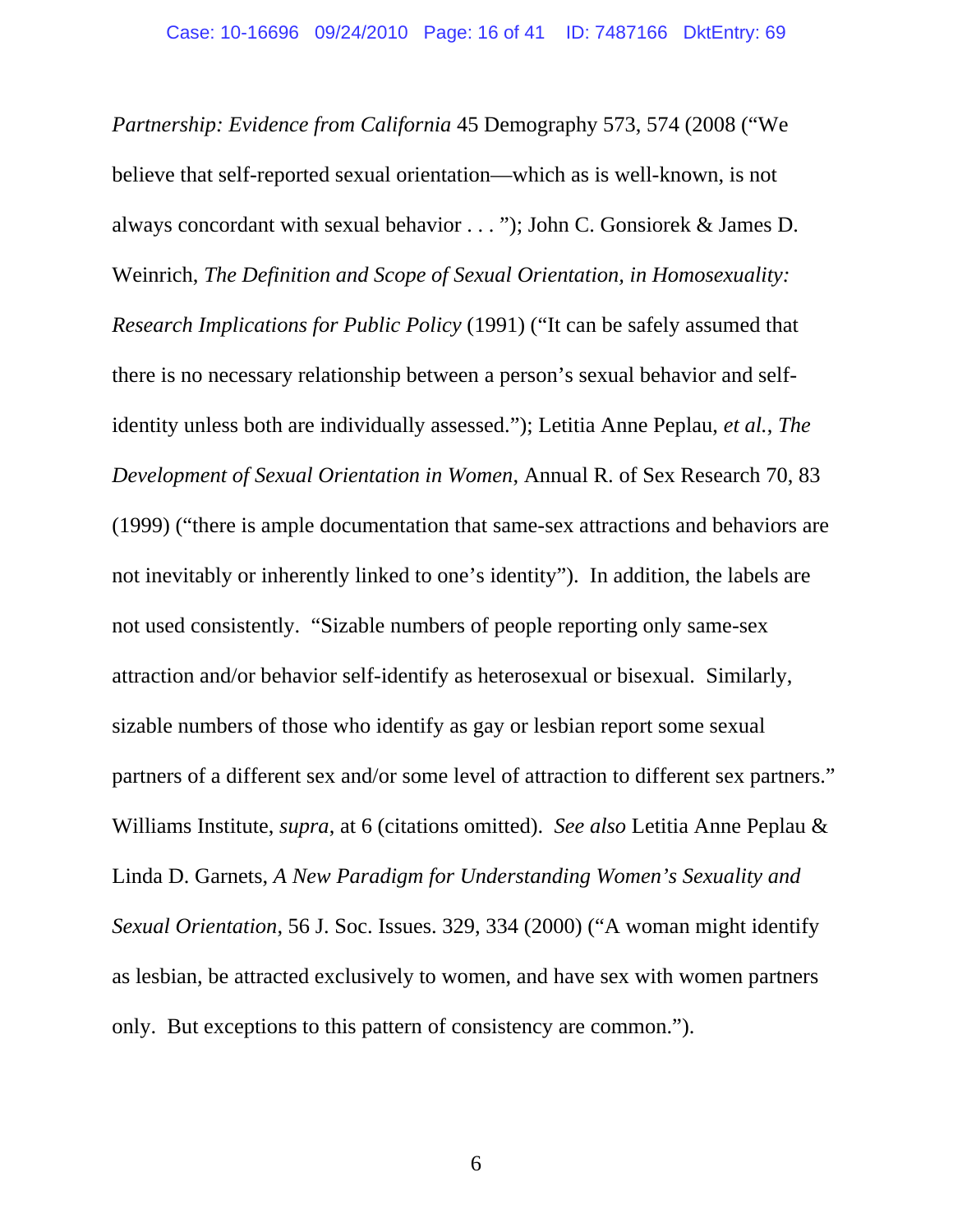These complications mirror researchers' findings that few individuals consistently fall into all three of the common definitions of homosexual orientation. *See* Laumann, *supra* at 299 (diagram showing 15% overlap on all three dimensions for women, 24% for men); Ilan H. Meyer & Patrick A. Wilson, *Sampling Lesbian, Gay, and Bisexual Populations*, 56 J. Counseling Psychol. 24 (2009) (noting while "[r]esearchers have distinguished among sexual identity, sexual behavior and attraction" and there is some overlap, "this overlap is not great" and citing overlap in all three categories of fifteen percent in women and twenty-four percent in men). *See also* Trial Tr. 2141:7-14 (Herek) (confirming his deposition testimony that no national study in the United States with a large probability sample has addressed questions of sexuality in the way that the Laumann study did, that Laumann's was a very comprehensive survey, and is still considered the current authoritative source for data).

Once again, this is a point on which the parties have no dispute. Plaintiffs-Appellees' expert Badgett explained that "[there are] sizeable numbers of people reporting only same-sex attraction and/or behavior [who] self-identify as heterosexual or bisexual. Similarly, sizeable numbers of those who identify as gay or lesbian report some sexual partners of a different sex and/or some level of attraction to different sex partners." Trial Tr. 1373:8-23 (Badgett). In her book, *Sexual Orientation Discrimination: An International Perspective*, Badgett also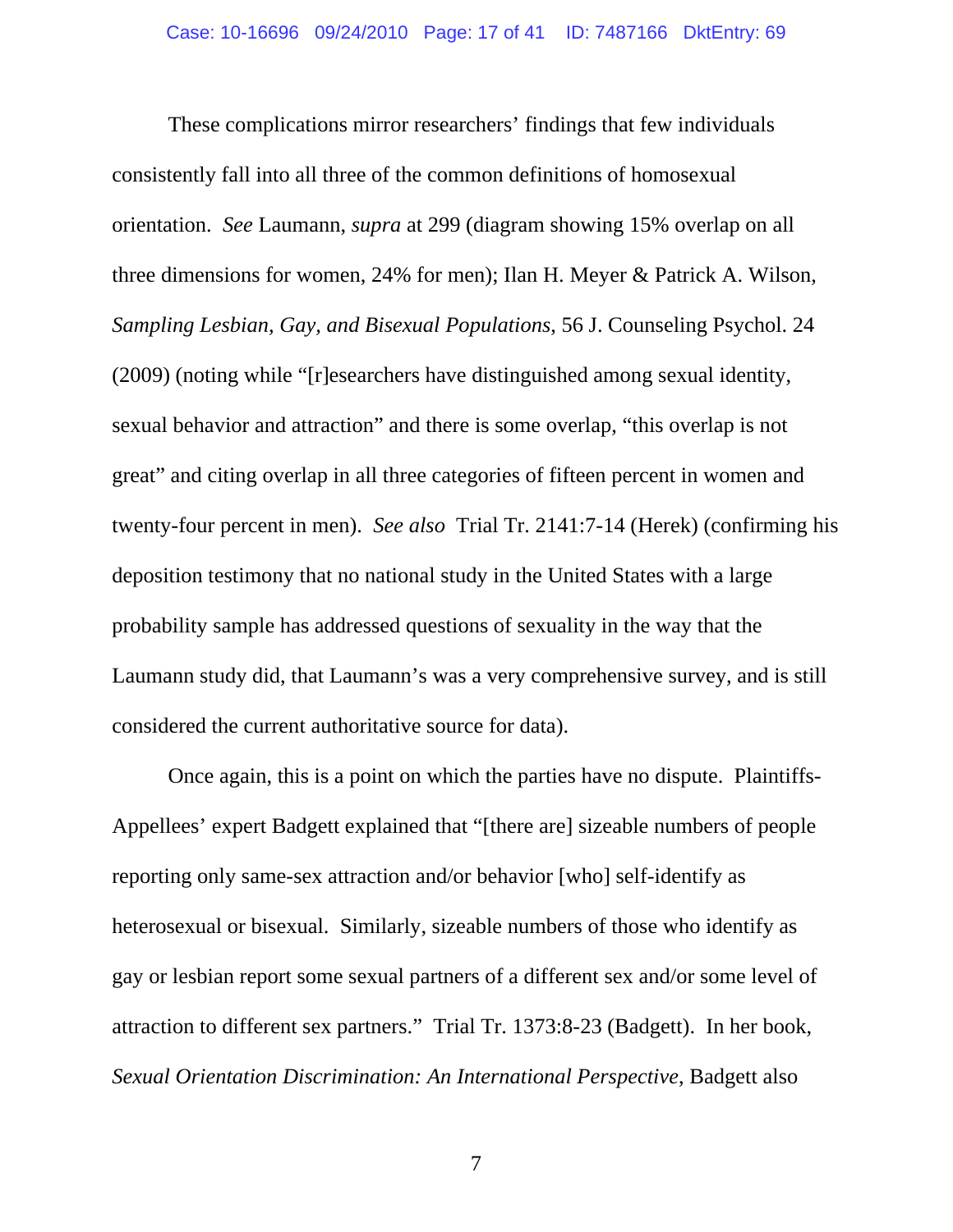#### said:

Perhaps the findings from the 1992 National Health and Social Life Survey reveal the [definitional] complexity most clearly. One group of respondents, 6.2 percent of men and 4.4 percent of women, report feeling sexual attraction to people of the same sex. A smaller group, 4.1 percent of women and 4.9 percent of men, have engaged in sexual behavior with someone of the same sex since the age of 18. An even smaller group, 2.8 percent of men and 1.4 percent of women, reported that they think of themselves as gay (or lesbian for women) or bisexual, and the potential nesting is not necessarily complete or consistent.

M.V. Lee Badgett, *Sexual Orientation Discrimination: An International Perspective* (2007). *See also* G.M. Herek & L.D. Garnets, *Sexual Orientation and Mental Health*, 3 Annual R. Clinical Psychol. 353, 362-63 (2007) ("Indeed, two leading researchers in this area estimated that only half of the individuals who report sexual contact with a same-sex adult actually identify as lesbian, gay, or bisexual. Consistent with this observation, the proportion of adults who identified as gay, lesbian, or bisexual in a 2000 national probability sample was roughly the same as the proportion who reported same-sex behavior but identified as heterosexual.").

The relevance of these uncontroverted definitional ambiguities is to highlight the impossibility of the Plaintiffs-Appellees' request—this Court has no generally accepted method to identify which individuals might fall into a new protected class of gays and lesbians. The definitional possibilities are numerous. *See, e.g.*, Gary Remafedi, *et al.*, *Demography of Sexual Orientation in*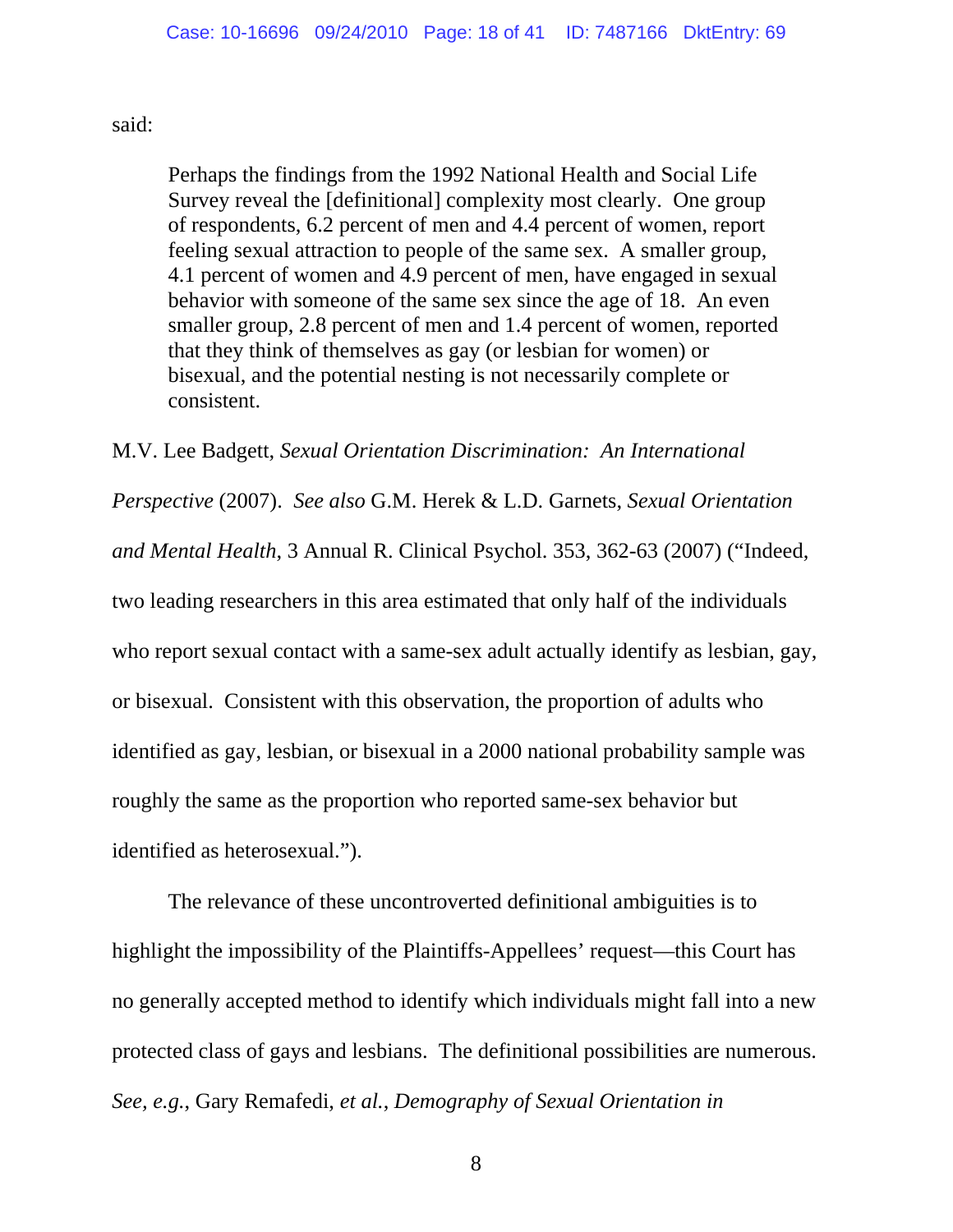*Adolescents*, 89 Pediatrics 714, 719 (1992) ("Sexual orientation has been defined as a consistent pattern of sexual arousal toward persons of the same and/or opposite gender, encompassing fantasy, conscious attractions, emotional and romantic feelings, sexual behaviors, and possibly other components. Since the heterosexual or homosexual direction of the individual events mentioned may be at variance with another, numerous permutations of orientation are possible and probable in human populations."). And the definition used greatly impacts the number of people included in the class. For example, only one to four percent of the U.S. population self-identifies as gay or lesbian. Dean & Meyer, *supra,* at 135. But a behavioral definition may include two to six percent of the population (based on homosexual behavior in the past five years). *Id.* And studies indicate that twenty-one percent of the U.S. population reports same-sex attraction "at least once in adulthood." *Id. "*Therefore, depending upon how it is defined and measured, 1 to 21 percent of the population could be classified as lesbian or gay to some degree, with the remainder classified as bisexual or heterosexual to some degree. . . ." *Id.* 

### *B. The scientific definition of "homosexual" is even broader than conduct, attraction, or self-identity.*

The problem of definitional ambiguity is not limited to just three different definitions of sexual orientation. Each definitional category has significant subvariations. Badgett, *Money, Myths, & Change*, *supra* at 135 ("Within each of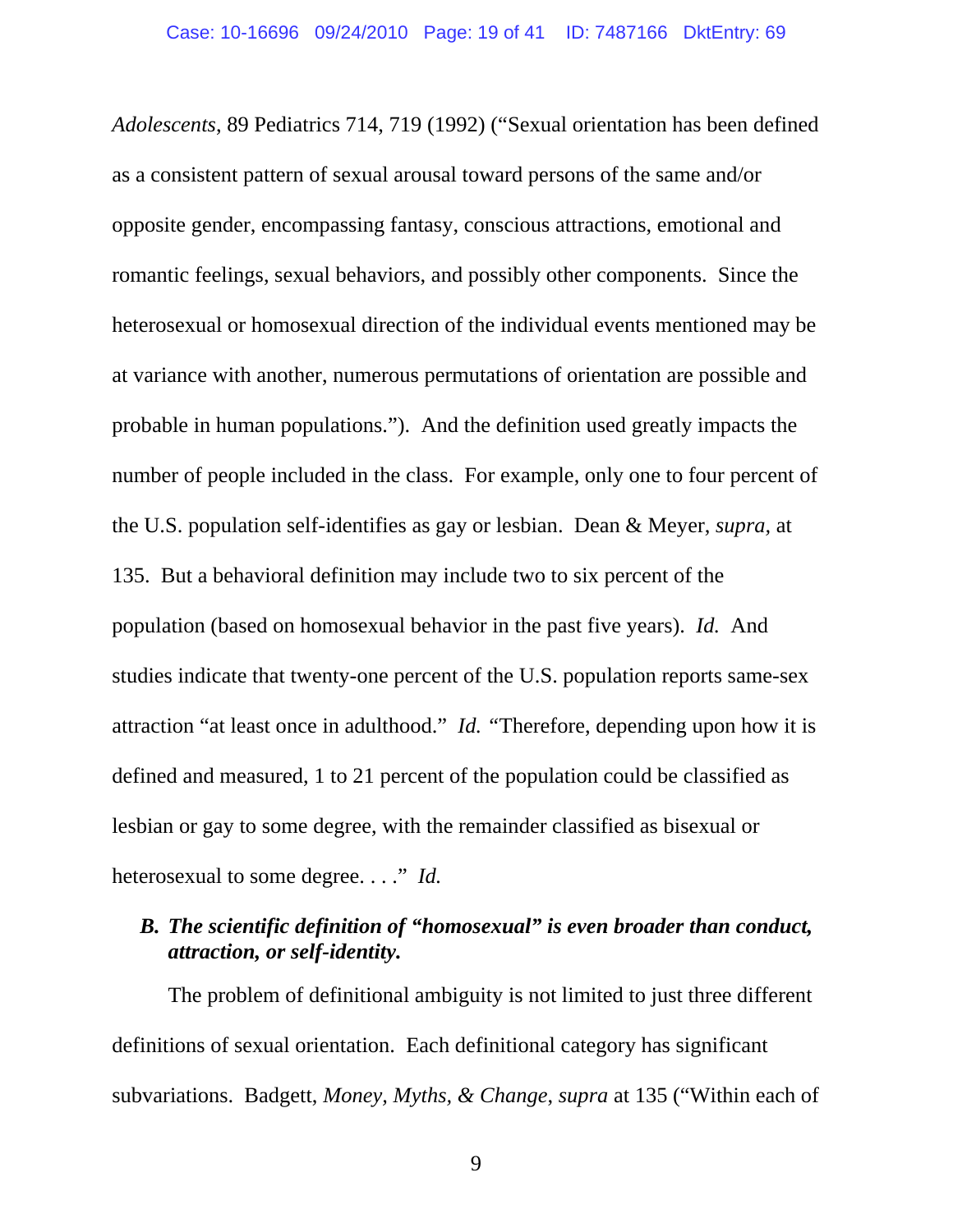#### Case: 10-16696 09/24/2010 Page: 20 of 41 ID: 7487166 DktEntry: 69

the above three dimensions there is even further variation."); Peplau & Garnets, *supra*, at 342 ("Sexual identity, attraction, and behavior can be varied, complex, and inconsistent."). Each of the three commonly-used definitions can be broken out "for example, between gender identity and sexual identity, desire and behavior, sexual versus affectional feelings, early-appearing versus late-appearing attractions and fantasies, or social identifications and sexual profiles . . . [it is] complicated . . . because few individuals report uniform inter-correlations among these three domains." Diamond & Savin-Williams, *Gender & Sexual Identity*, *supra*, at 102.

 In addition, "[i]dentity labels (and even whether a person uses an LGB identity label at all) vary across generations, racial and ethnic groups, geographic regions, education levels and other group characteristics. Behavioral definitions, which rely on seemingly objective and clear criteria ... also vary." Meyer & Wilson, *supra* at 24. *See also* Williams Institute, *supra*, at 28 (discussing variances from cultural differences; "Differences in relationships and sexual practices around the world call into question the cross-cultural equivalence of sexual orientation as a social construct, independent of how the construct is operationalized or how well items intended to measure the construct have been linguistically translated.").

Some subvariations rely on a compilation of several criteria. John C. Gonsiorek, *et al.*, *Definition & Measurement of Sexual Orientation*, 25 Suicide and Life-Threatening Behavior 40 (1995) ("At this point in time, it seems to make the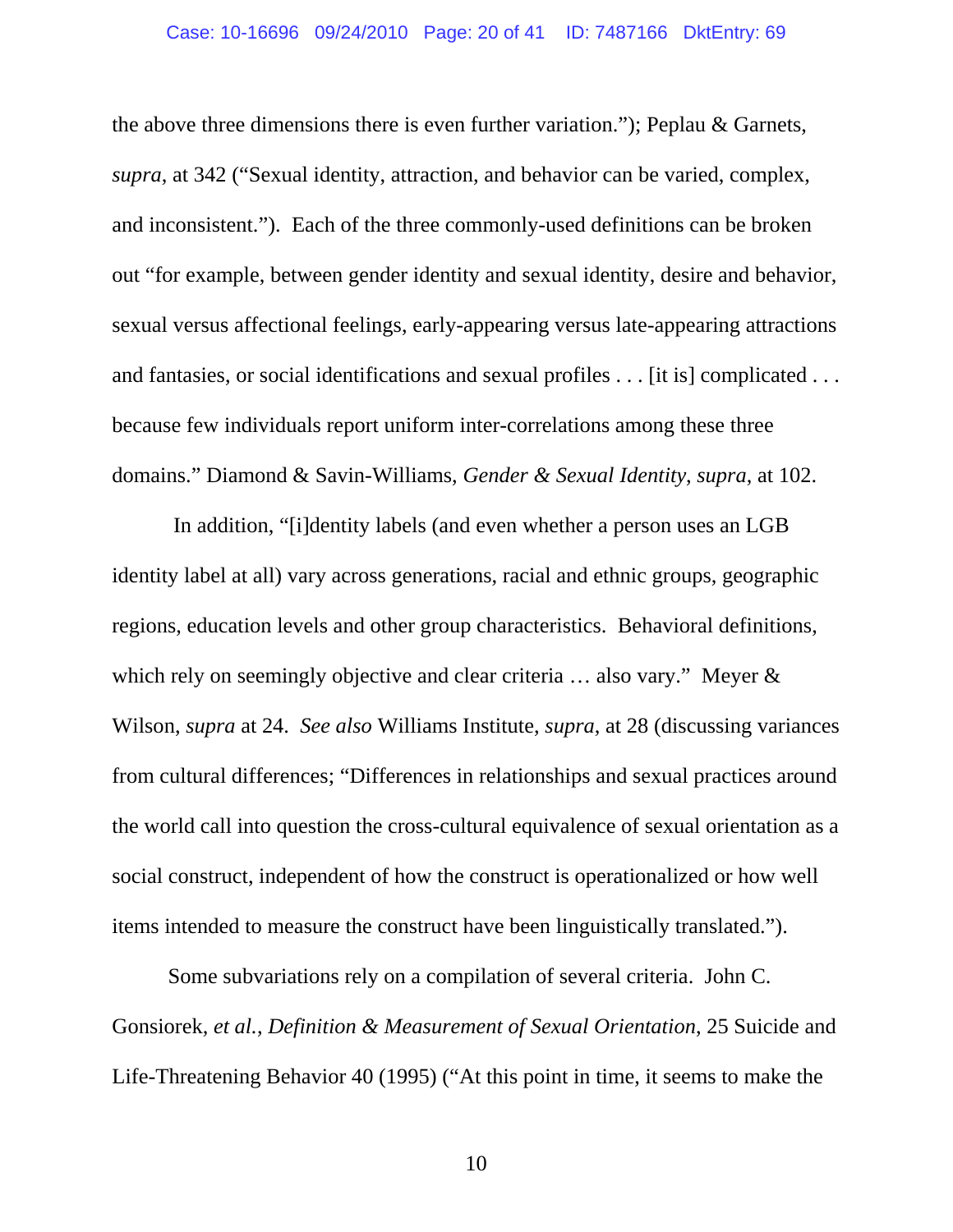most sense to: a) measure behavior and attraction/fantasy separately; b) inquire about change/evolution of erotic interests over time; and c) measure same- and opposite-sex orientations separately, not as one continuous variable.").

Yet again, Plaintiffs-Appellees' experts agree—homosexuality cannot be simply defined by choosing from the three commonly-used definitions. In her book, Plaintiffs-Appellees' expert Badgett suggested that a comparison of two of the three common sexual orientation definitions might produce helpful results.

The simplest way to categorize people would be to label as gay or lesbian those who have ever had a same-sex partner. Since bisexual people will also fall into that category using the behavioral measure, this analysis compares heterosexual people with gay, lesbian or bisexual people. But a second categorization that might capture the usualness of same-sex partners is to compare the number of same-sex partners to the number of opposite-sex partners. If someone has had at least as many same-sex as opposite-sex partners, it seems unlikely that he or she would have a strictly heterosexual orientation. [A 1992 survey using this comparison reported o]f the people who have had one or more same-sex partners 46.3%, 50 individuals, classified themselves as heterosexual, suggesting a poor match between the simple classification by behavior and self-identity. Of [those] with at least as many same-sex as opposite-sex partners, however, only 15.7 percent considered themselves heterosexual, while 56.9 percent considered themselves homosexual, 11.8 percent called themselves bisexual, and 13.7 percent considered themselves something else."

Badgett, *Money, Myths & Change*, *supra*, at 30. Professor Herek, another expert

for Plaintiffs-Appellees, pointed out that there are important variances within a self-identity definition, noting that there is a distinction between social and personal identity. Trial Tr. 2061:17-2062:3(Herek) ("Social identity is an identity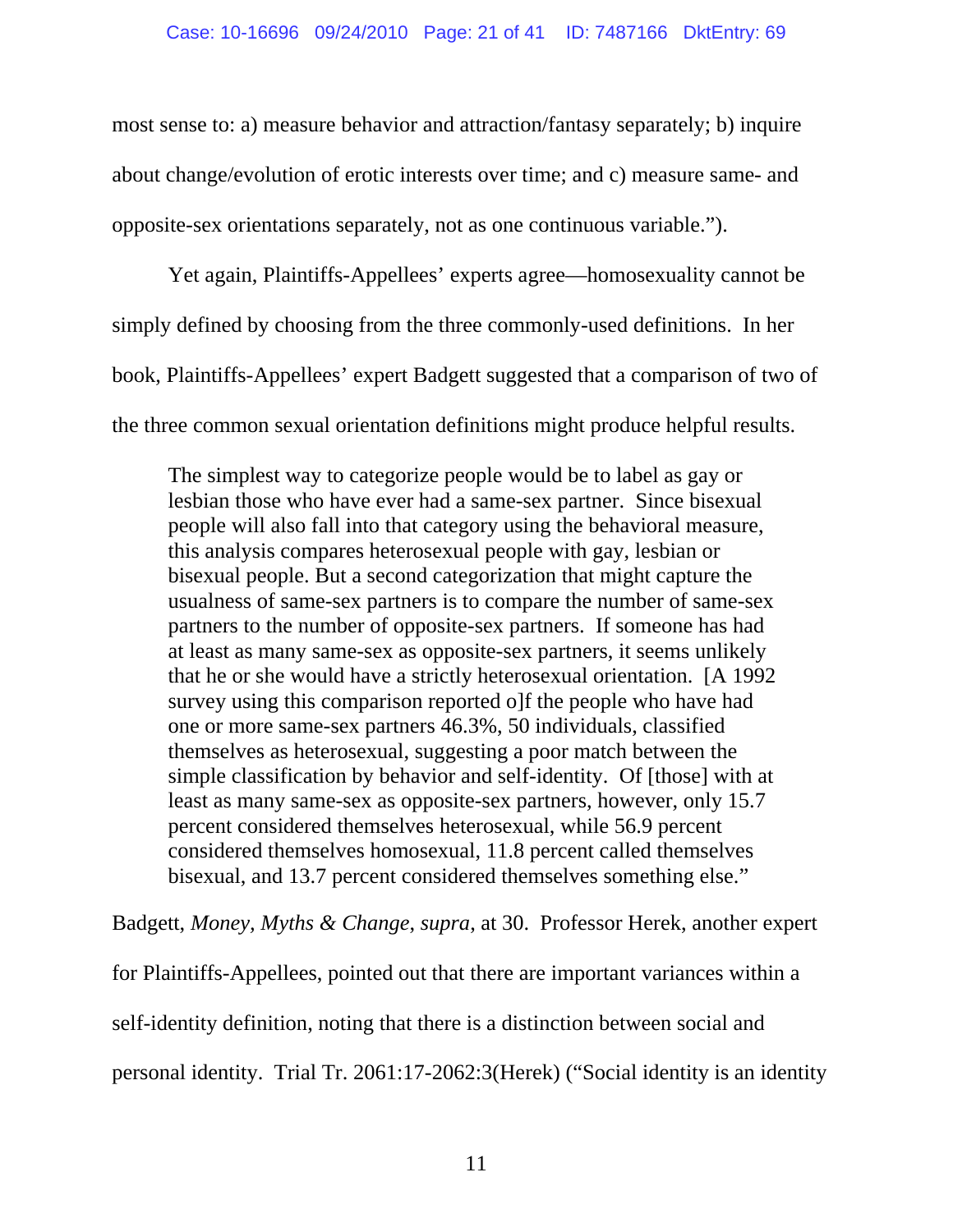#### Case: 10-16696 09/24/2010 Page: 22 of 41 ID: 7487166 DktEntry: 69

that is based on a collective membership, a membership in a larger community. Personal identity can focus more on an individual's own personal life, on their idiosyncratic characteristics, on their specific relationships with other people. . . . both of those types of identity can be involved in sexual orientation.").

The definitional problem is actually even *more* complex, as it is not limited to only three criteria—conduct, attraction, or self-identity—and their subvariations. Some recommend the use of a seventeen question, multiple subpart test to measure sexual orientation. Gonsiorek, *Definition and Measurement of Sexual Orientation supra*, at 40. Going farther, some researchers believe sexual orientation must be analyzed on a continuum. Alfred C. Kinsey, *et al*., *Sexual Behavior in the Human Male* (1948) ("Males do not represent two discrete populations, heterosexual and homosexual."); Committee on Lesbian Health Research Priorities, Institute of Medicine, *Lesbian Health* (1999) at 25 ("In general, sexual orientation is most often described as including behavioral, affective (i.e., desire or attraction), and cognitive (i.e., identity) dimensions that occur along continua.").

This highly fluid definitional view of homosexuality is one more aspect that the parties do not dispute. Plaintiffs-Appellees' expert, Professor Herek, agrees that "Homosexuality encompasses a variety of phenomena related to a same-sex sexual orientation. Although definitions of the term often focus mainly on sexual acts and attractions between persons of the same biological sex, homosexuality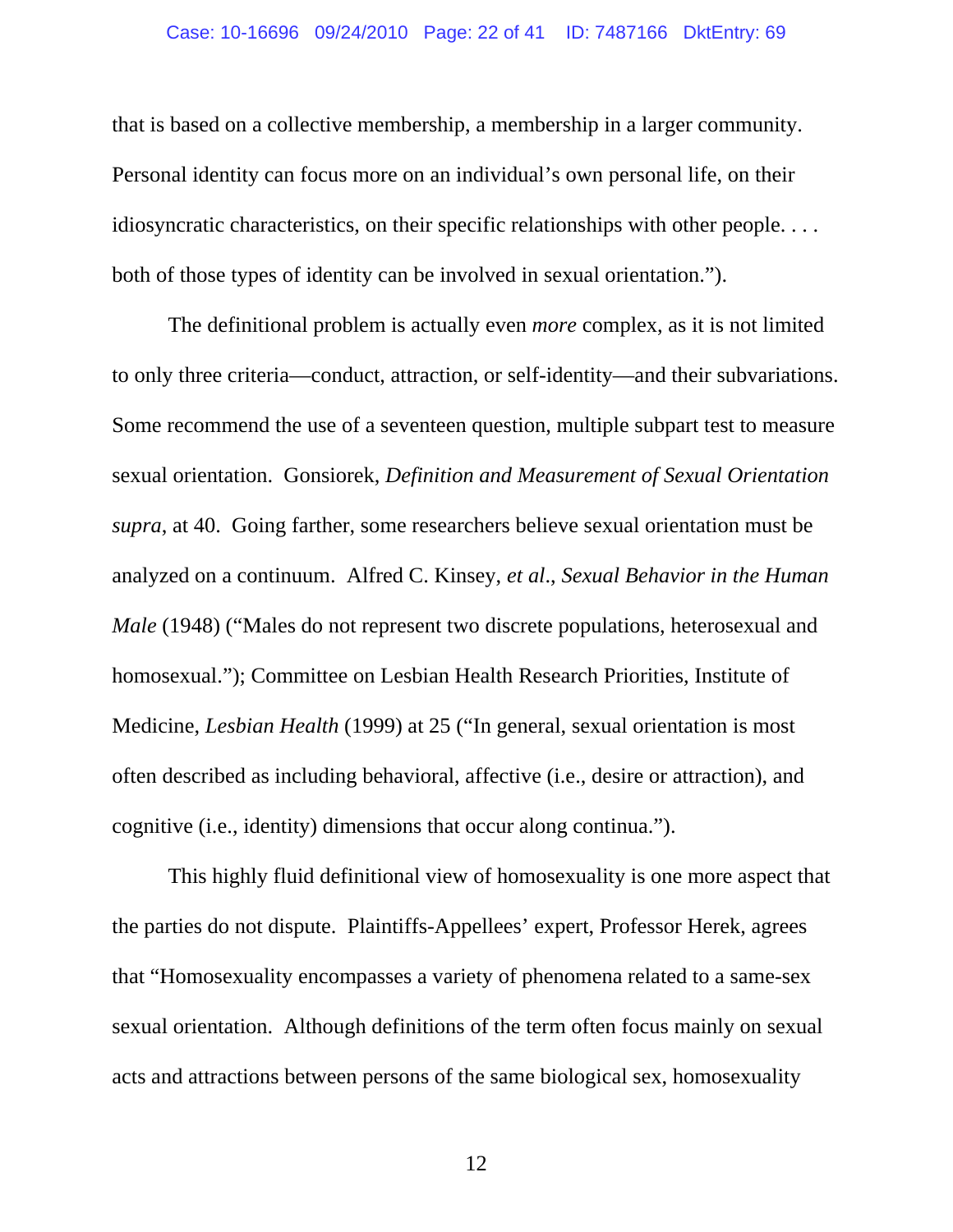also refers to patterns of same-sex romantic and emotional bonding, identities and communities based on same-sex desires, and the shared culture created by those communities." G.M. Herek, *Homosexuality*, *in Encyclopedia of Psychology* 149, 149 (A.E. Kazdin, ed. 2000). Herek adds: "Homosexuality has at least five different components (sexual attraction and desire, sexual behavior, identities, relationships and families, communities)." *Id.* Also acknowledging the vast array of categorization options, Plaintiffs-Appellees' expert Badgett wrote "For economists and other social scientists interested in survey based comparisons of economic outcomes by sexual orientation, the different possible measures of sexual orientation obviously pose an empirical challenge." Badgett, *Sexual Orientation Discrimination*, *supra*, at 20-21.

The definitional disagreement is so pronounced that Plaintiffs' own experts disagree about the most accurate definition of homosexuality. Professor Herek emphasizes same-sex attraction, testifying that primarily "sexual orientation is a term that we use to describe an enduring sexual, romantic, or intensely affectional attraction to men, to women, or to both men and women." Trial Tr. 2025:5-7 (Herek). But Professor Meyer disagrees. Acknowledging there is no one "correct definition of the LGB population," Meyer & Wilson, *supra* at 24, Professor Meyer believes "attraction is a very, very fluid thing," Trial Tr. 958:2 (Meyer). Accordingly, Meyer does not "use the attraction definition," *Id.* at 958:17. In fact,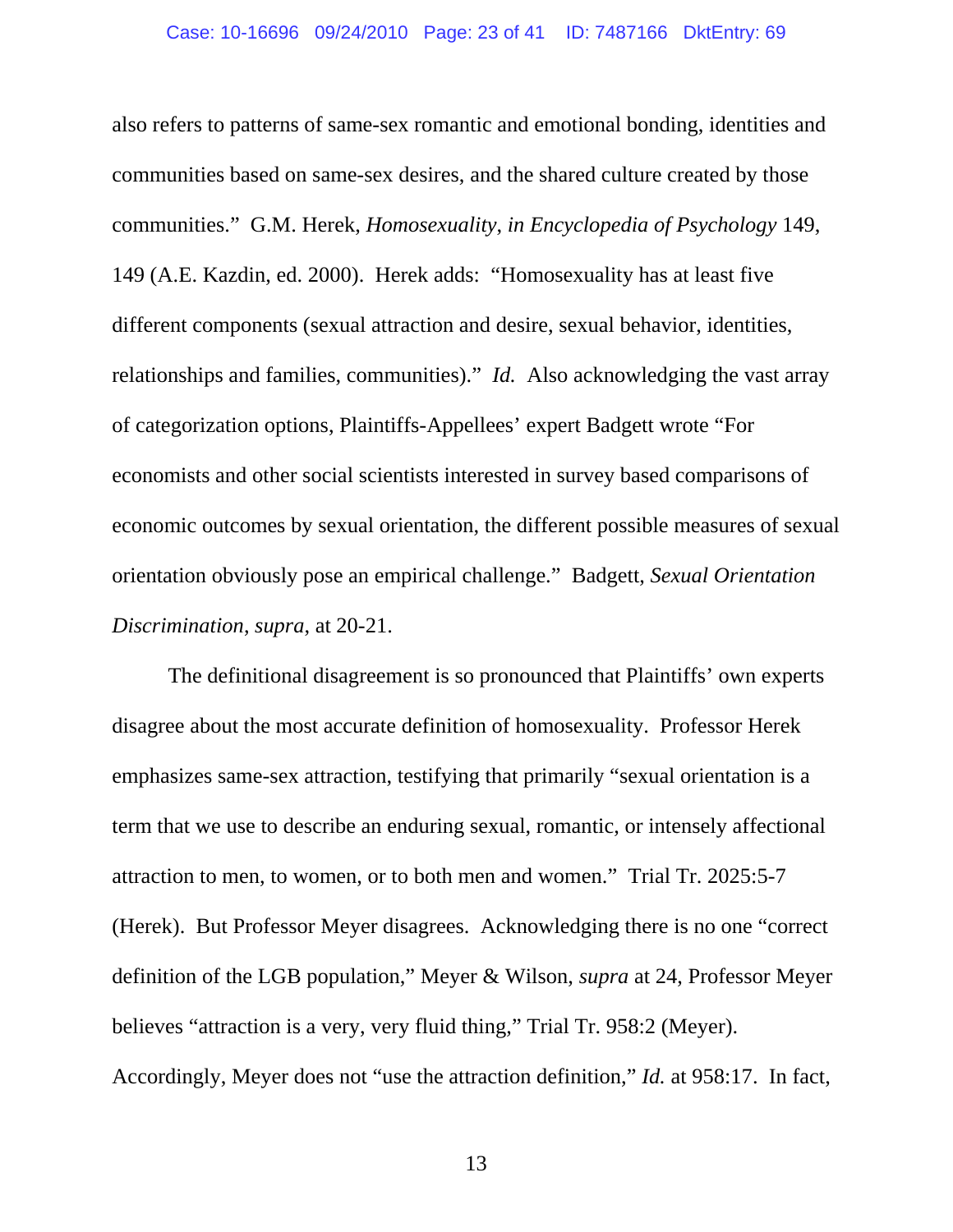#### Case: 10-16696 09/24/2010 Page: 24 of 41 ID: 7487166 DktEntry: 69

despite Herek's testimony, Meyer stated that he does not "think anybody would say that attraction is a true measure of [the] LGB" population. *Id.* at 957:22-23; *cf.* Badgett, *Money, Myths, & Change*, *supra* at 29-30 (noting "the sexual orientation definition issue has provoked a heated theoretical debate about how to think about the meaning of sexual orientation").

The bottom line is that "[T]here is no one right way to define who is a lesbian." … Comm. on Lesbian Health, *supra*, at 33. As plaintiffs' own expert conceded: "[W]hat is the correct definition of the LGB population? The answer depends on the purpose of the study." Meyer & Wilson, *supra*, at 24. It is important to understand that the many possible definitions of homosexuality are not minor variations on a theme. Rather, they present fundamentally different ways of understanding who is "gay." *See* Laumann, *supra* at 294-295, 297; *see also* Ritch C. Savin-Williams, *The New Gay Teenager* (2005); Ritch C. Savin-Williams, *Who's Gay? Does it Matter?*, 15 Current Directions Psychol. Sci. 40 (2006); Ritch C. Savin-Williams, *Then and Now: Recruitment, Definition, Diversity, and Positive Attributes of Same-Sex Populations*, 44 Dev. Psychol. 135, 135-38 (2008); Bernstein, *supra*; Carpenter & Gates, *supra*, at 574.

### *C. There is no common social definition of sexual orientation, as the wide variety of legislative definitions demonstrates.*

The lack of consensus on the definition of sexual orientation among scientists and academics is reflected in the varied statutory definitions of sexual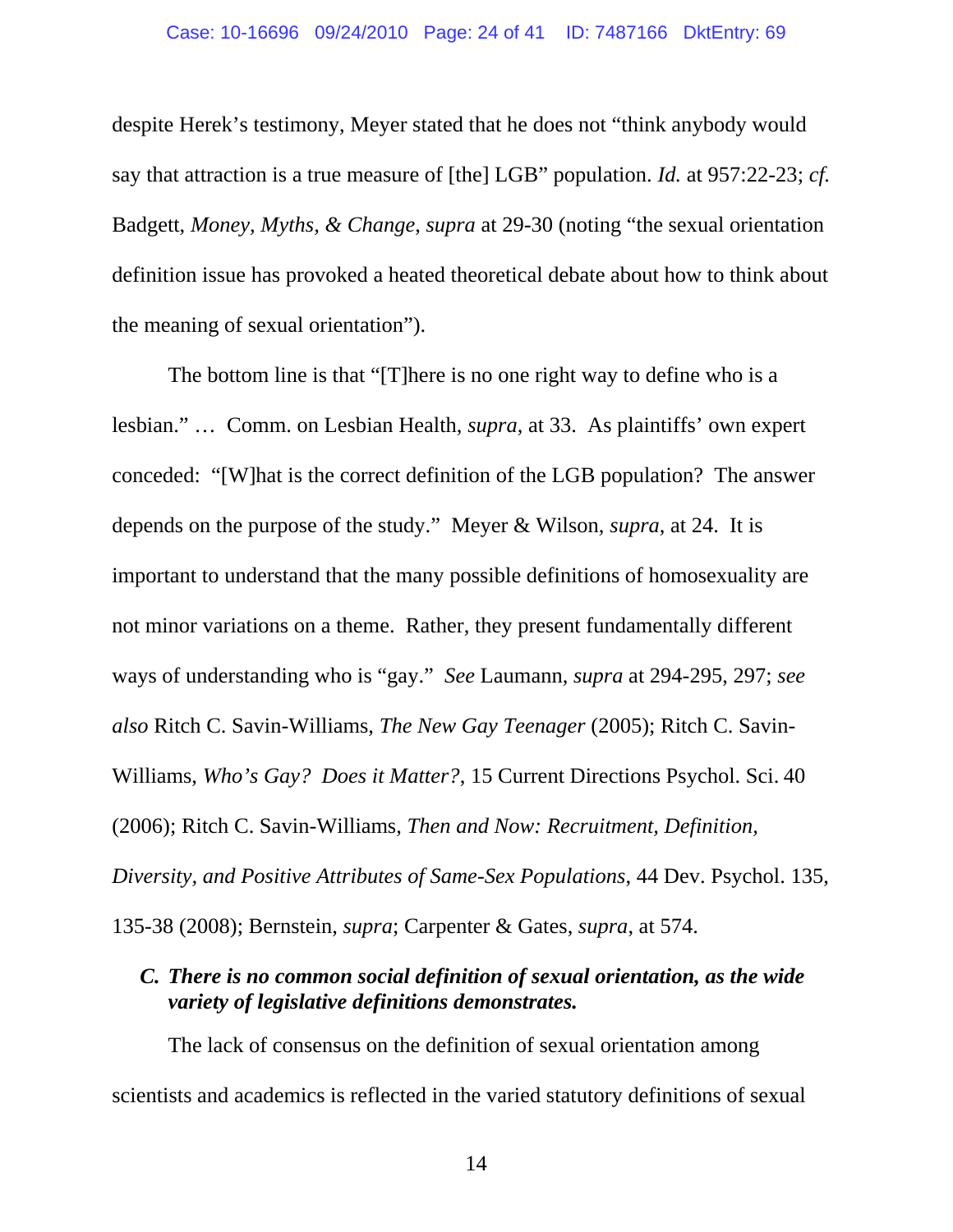orientation throughout the country. Legislatures have included homosexuality, bisexuality, same-sex attraction, external perception of orientation and gender, social identity, behavior, and the existence of a same-sex relationship in their efforts to delineate who falls within the group. *See, e.g.,* Employment Non-Discrimination Act, H.R. 3017 § 3(a) (2009) (defining group by reference to "gender-related identity, appearance, or mannerisms or other gender-related characteristics of an individual, with or without regard to the individual's designated sex at birth" and "homosexuality, heterosexuality, or bisexuality"); Hate Crime Statistics Act, P.L. 101-275, 104 Stat. 140 (April 23, 1990) (defining "sexual orientation" as "consensual homosexuality or heterosexuality").

Differences are also apparent at the state and local level:

- Preference or attraction. *See, e.g.*, Conn. Gen. Stat. § 46a-81a ("'[S]exual] orientation' means having a preference for heterosexuality, homosexuality orbisexuality . . . .").
- External perception. *See, e.g.*, Cal. Gov. Code §§ 11135, 12926(m), 12955(m) (" '[S]exual orientation' . . . includes a perception that a person has any of those characteristics . . . .").
- Social identity. *See, e.g.*, Mass. Gen. Laws ch. 151B, § 3(6) (" '[S]exual orientation' mean[s] . . . being identified as having an orientation forheterosexuality, bisexuality, or homosexuality . . . .").
- Conduct. *See, e.g, D.C. Code§ 2-1401.02(28)* ("'S lexual orientation' means male or female homosexuality, heterosexuality and bisexuality, by preference or *practice*.") (emphasis added).
- Relationship. *See, e.g.*, S.F. Admin. Code § 12A.3 (" '[S]exual orientation' shall mean the choice of human adult sexual partner according to gender." $)^1$

 $\overline{a}$ 

<sup>1</sup> *See also* Ariz. Rev. Stat. §§ 41-1750(Y)(13), 41-1822(E); Colo. Rev. Stat. §§ 2-4- 401(13.5), 24-34-401(7.5); Del. Code Ann. tit. 11 § 1304(a)(2); D.C. Code § 2- 1401.02(28); Haw. Rev. Stat. Ann. §§ 378-1, 489-2; 775 Ill. Comp. Stat. Ann. §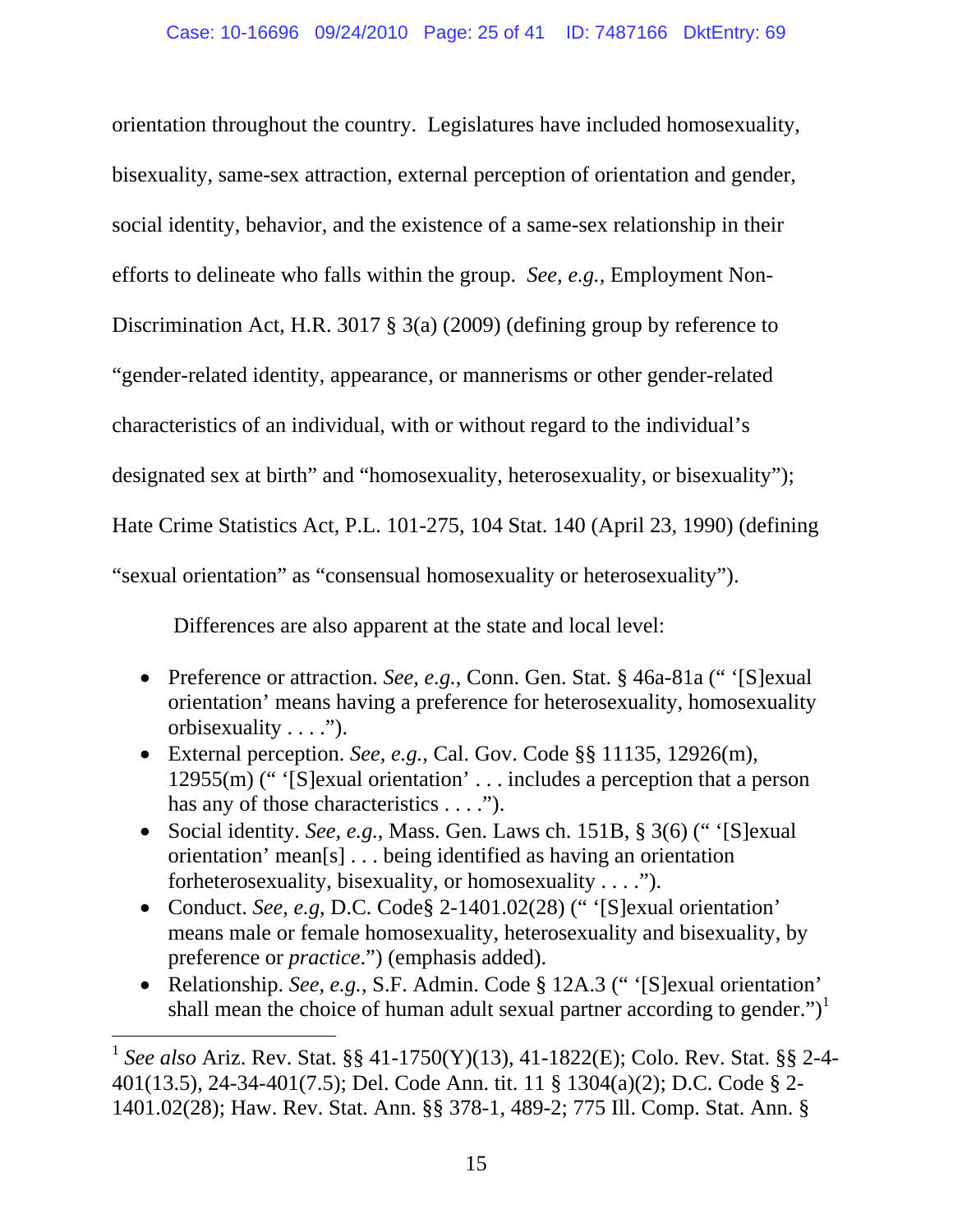Even within a single legislative group—the California Legislature—there is no consensus on who is gay. Instead, California's broad array of laws tailored for gays and lesbians include a range of definitions of this group:

"heterosexuality, homosexuality, or bisexuality;"<sup>2</sup> "a perception that the person

has any of those characteristics or that the person is associated with a person who

has, or is perceived to have, any of those characteristics;"<sup>3</sup> and sex, "includ[ing]

a person's gender identity and gender related appearance and behavior whether or

not stereotypically associated with the person's assigned sex at birth".<sup>4</sup>

### *D. The definitional gap results in hugely significant differences in the possible number of class members.*

How much difference do varying definitions of homosexuality make?

Limiting ourselves only to the three commonly-used scientific definitions yields

the following results: The 2000 Census reports 12,130,354 men and 12,491,465

5/1-103(O-1), 730 Ill. Comp. Stat. Ann. § 5/5-5-3.2(10); Iowa Code § 216.2(14); Me. Rev. Stat. Ann. tit. 5 § 4553(9-C); Md. Code Ann., Crim. Law § 10-301; Minn. Stat. § 363A.03(44); Nev. Rev. Stat. Ann. §§ 233.020(5), 281.370(3)(b), 338.125(4), 610.010(5), 613.310(6) ; N.H. Rev. Stat. Ann.§§ 21:49, 354-A:2(XIVc); N.J. Stat. Ann. § 10:5-5(hh); N.M. Stat. Ann. §§ 28-1-2(P), 31-18B-2(E); N.Y. Exec. Law § 292(27); Or. Rev. Stat. § 174.100(6); R.I. Gen. Laws §§ 11-24-2.1(h), 28-5-6(15), 34-37-3(16); Vt. Stat. Ann. tit. 1 § 143; Wash. Rev. Code § 49.60.040(26); Wis. Stat. § 111.32(13m); S.F. Admin. Code §§ 12A.3, 12B.1(c), 12C.2 (defining sexual orientation in a variety of ways, looking to factors such as attraction, external perception, social identity, behavior, and relationships). <sup>2</sup> *See See* Cal. Civ. Code § 51.7; Cal. Educ. Code §§ 212.6, 66262.7; Cal. Gov't Code § 12926(q); Cal. Penal Code § 422.55-56. <sup>3</sup> *See* Cal. Educ. Code § 210.2; Cal. Gov't Code §§ 11135, 12926(m); 12955(m);

Cal. Penal Code § 422.55.

 $\overline{a}$ 

 $4$  Cal. Penal Code § 422.56(c).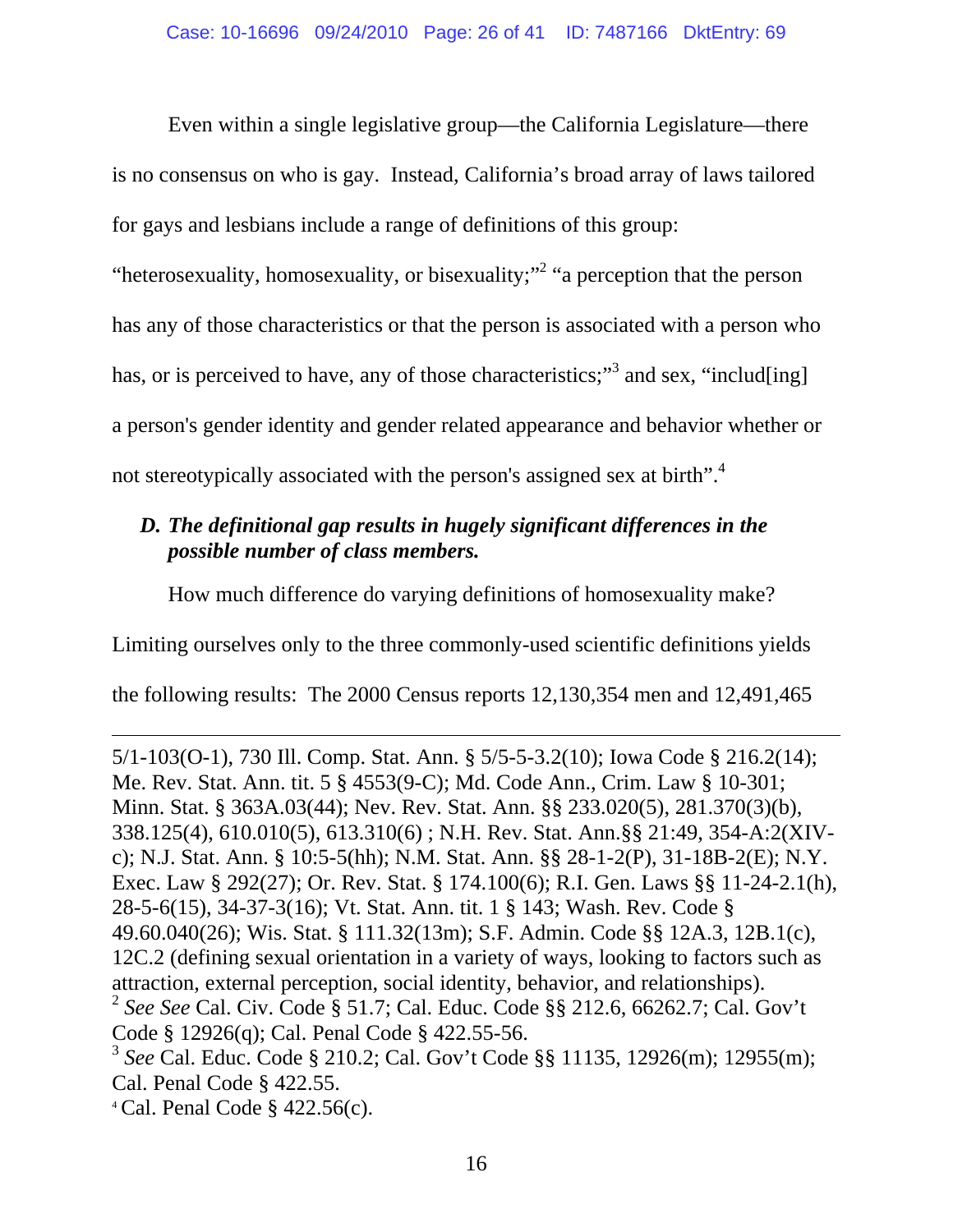women over 18 in California. Applying the Chicago Sex Survey's populational proportions, using self-identification as gay or bisexual, 339,650 men and 174,881 women in California are gay or lesbian (based on reports that "2.8 percent of the men and 1.4 percent of the women" surveyed in the U.S. "reported some level of homosexuality (or bisexual) identity" Laumann, *supra* at 293). If homosexuality is defined by sexual attraction, however, the numbers would increase to 545,865 for men and 699,520 for women. Laumann, *supra* at 297. Accordingly, in California the number of gay men varies from 340,000 to 546,000 and the number of gay women varies from 175,000 to 700,000, depending on which equally scientifically legitimate and commonly-used definition is applied.

 But there is more. Researchers note that "it will be useful to expand our notions of sexual orientation to include more than just bisexuality, heterosexuality and homosexuality. . . . With respect to various components of sexual orientation, an individual may be heterosexual, homosexual, bisexual, as well as fetishistic, transvestitic, zoophiliac, and so on. . . . that these are not mutually exclusive categories." John P. DeCecco, *Gay Personality and Sexual Labeling* 16 (1985). In Essentially, the full spectrum of sexual orientations and corresponding definitional difficulties preclude sexual orientation from suspect classification. The absence of any scientific or social agreement about who is included as a gay or lesbian, together with the evidence discussed below showing at least some flux in self-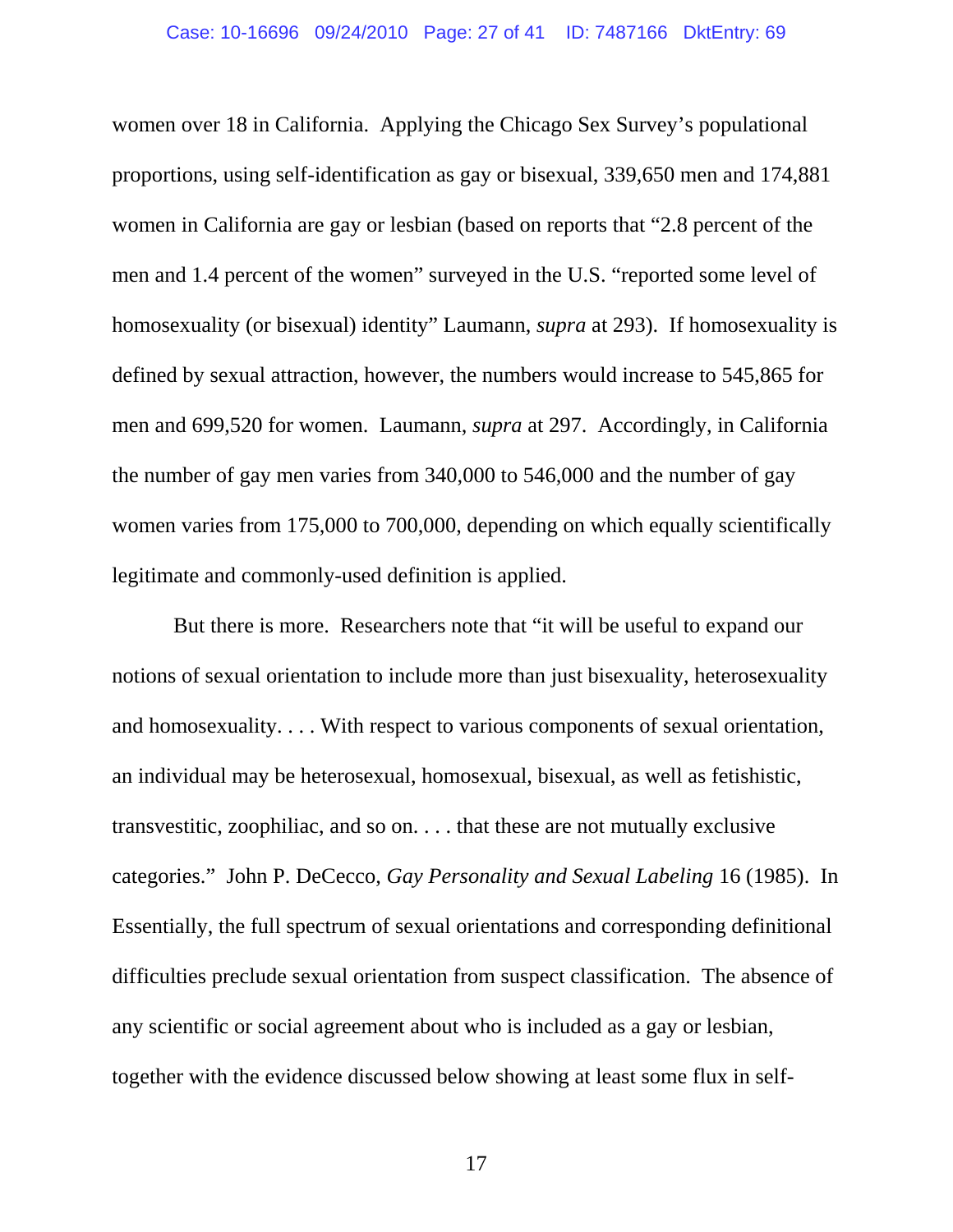ascription over time and a lack of evidence that homosexuality is innate, makes sexual orientation fundamentally different in nature than race or gender.

### **II. EMERGING EVIDENCE SUGGESTS THAT HOMOSEXUALITY IS NOT AN INNATE CHARACTERISTIC LIKE RACE OR GENDER.**

There is a growing consensus in the medical community that homosexuality is not "an accident of birth" similar to race and gender.

### *A. There is no scientific consensus on whether homosexuality is genetic.*

Recent scientific research and opinion indicates that genetics are *not* the primary explanation for homosexuality. *See* American Psychiatric Association, *Gay/Lesbian/Bisexuals* 2 (2009) ("[T]o date there are no replicated scientific studies supporting any specific biological etiology for homosexuality."); Peplau & Garnets, *supra*, at 332 ("there is little evidence that biological factors are a major determinant of women's sexual orientation"); Peplau, *supra*, at 81 ("Available evidence indicates that biological contributions to the development of sexual orientation in women are minimal."); *id.* at 87 ("Second, the impact of biological factors in determining women's sexual orientation appears to be weak or nonexistent.").

In a recent study, two Columbia University sociologists said that efforts to establish genetic or hormonal effects on sexual orientation have been "inconclusive at best." Peter S. Bearman & Hannah Bruckner, *Opposite-Sex Twins and Adolescent Same-Sex Attraction*, 107 Am. J. of Sociology 1179, 1180 (2002).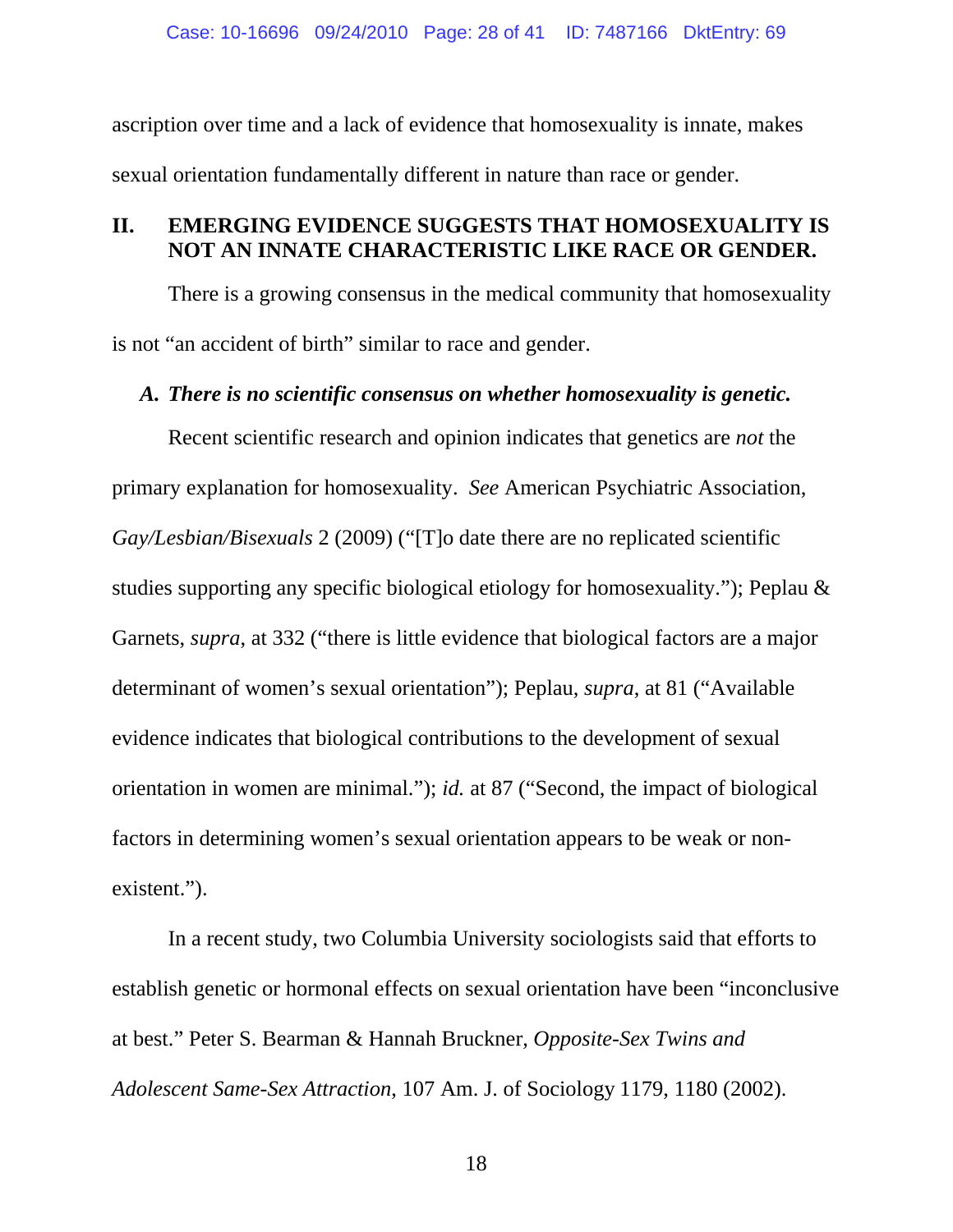Going even farther, two other scholars recently said that "... the assertion that homosexuality is genetic is so reductionistic that it must be dismissed out of hand as a general principle of psychology." Richard C. Friedman and Jennifer I. Downey, *Sexual Orientation and Psychoanalysis: Sexual Science and Clinical Practice* 39 (2002).

Plaintiffs-Appellees' expert, Professor Herek, explained the problem in his testimony. "…[W]e don't really understand the origins of sexual orientation in men or in women. There are many different competing theories, some biologically based, others based more on culture and individual experience. So I would say that [what researchers are] suggesting is that the available evidence doesn't support the idea of there being a strong biological factor that explains the development of sexual orientation in women." Trial Tr. 2284:15-2285:13 (Herek).

Many studies demonstrate the importance of environmental and cultural factors. This research identifies several salient factors:

• **Cohort effect**: "An analysis of some national survey data from the United States found that women in recent birth cohorts were more likely to report having a female sexual partner during adulthood."; "These findings suggest a major cohort effect in same-gender sexual behavior and perhaps also in sexual orientation. If a cohort effect in sexual orientation exists, it has implications for purely biological theories of sexual orientation, because there must be historical changes in environmental factors that account for such an effect." *See* A.F. Jorm, *et al.*, *Cohort Difference in Sexual Orientation: Results from a Large Age-Stratified Population Sample*, 49 Gerontology 392, 393 (2003); Peplau, *The Development of Sexual Orientation in Women*, supra at 92 ("In the U.S. Gagnon (1990) suggested that the creation of visible urban gay and lesbian communities made the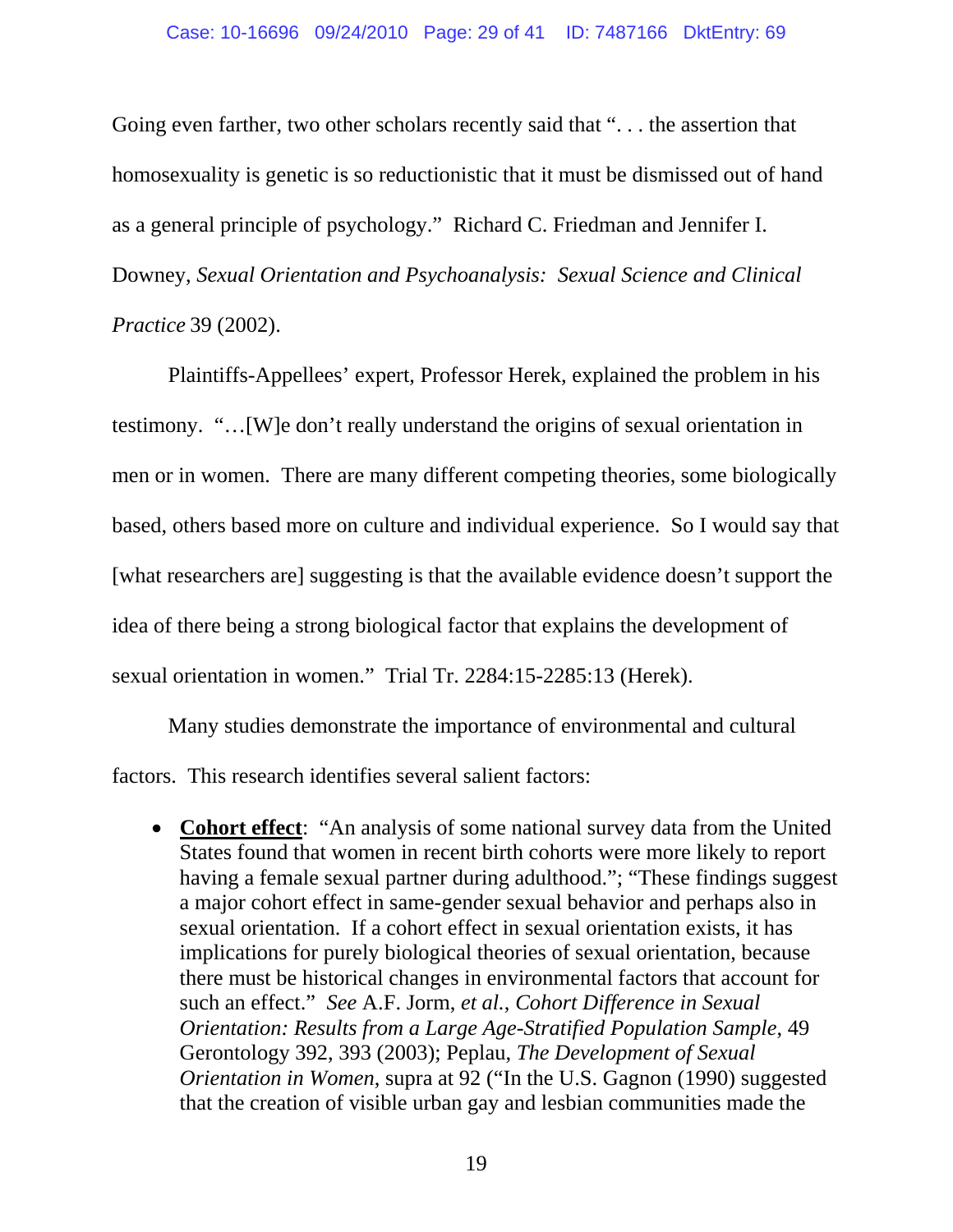choice of a same-sex lifestyle more attractive to wider audiences.").

- **Education and Socioeconomics**: Education and socioeconomic levels have also been suggested as contributing factors to homosexuality. *See*  Trial Tr. 2271:6-8 (Herek) ("It may very well be the case that on average lesbians and gay men in the United States have a higher educational level than comparable heterosexual men and women."); Trial Tr. 328:6-10(Cott) (conceding that behavior is "really infinitely malleable by social circumstances and by culture"); Badgett, *Sexual Orientation Discrimination*, *supra* at 23 ("sexual behavior and sexual identities might also be related in some way to economic outcomes or to an individual's socioeconomic class background"). Education alone appears to heavily influence homosexuality. Linda D. Garnets & Letitia Anne Peplau, *A New Look at Women's Sexuality & Sexual Orientation*, CSW Update 4 (2006) ("Women's sexual orientation is shaped by such social and cultural factors as women's education, social status and power, economic opportunities and attitudes about women's roles."). According to one survey, "completing college doubled the likelihood that a man identified as gay or bisexual but was associated with a 900% increase in the percentage of women identifying as lesbian/bisexual." Peplau, *A New Paradigm for Understanding Women's Sexuality & Sexual Orientation*, *supra* at 332.
- **Politics:** Others assert that some "develop a lesbian or gay identity" primarily on the basis of political or esthetic values rather than erotic attractions." Herek, *Homosexuality*, Encyclopedia of Psychology, *supra* at 150.

Identical twin studies confirm that homosexual orientation is not genetically

determined. *See, e.g.,* E. Eckert, *et al.*, *Homosexuality in Monozygotic Twins* 

*Reared apart*, 148 British J. Psychiatry 421 (1986) (finding no genetic component

of homosexuality); J. Michael Bailey, *et al.*, *Genetic & Environmental Influences* 

*on Sexual Orientation & its Correlates in an Australian Twin Sample*, 78 J.

Personality & Soc. Psychol. 524 (2000) (finding no genetic component of

homosexuality). For example, 1991 and 1993 studies, involving twin pairs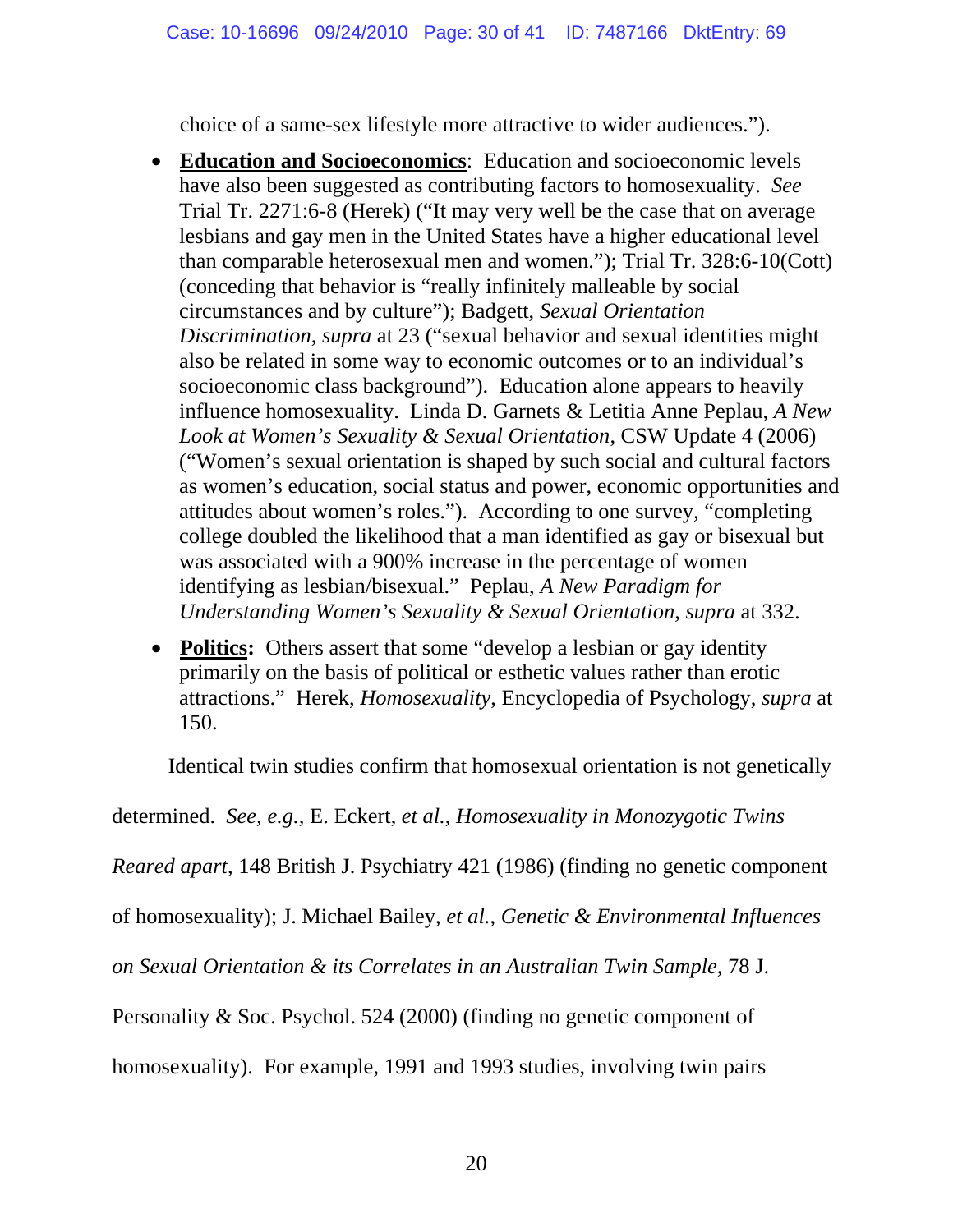recruited through gay and lesbian publications, reported a concordance rate (similarity across the twins) of only approximately fifty percent. Clearly, genetics alone are not determinative. J.M. Bailey, et al., *Heritable Factors Influence Sexual Orientation in Women*, 50 Archives of Gen'l Psychiatry 217 (1993); J.M. Bailey & R.C. Pillard, *A Genetic Study of Male Sexual Orientation*, 48 Archives of Gen'l Psychiatry 1089 (1991). Other twin studies support this conclusion. *See* Niklas Langstrom, *et al.*, *Genetic and Environmental Effects of Same-Sex Sexual Behavior: A Population of Twins in Sweden*, Arch. Sexual Behav. 77-78 (2010) (finding genetic effects explained .34-.39 of the variance in men and .18-.19 of the variance in women and concluding that "same-sex behavior arises not only from heritable but also from individual specific environmental sources."); Michael King & Elizabeth McDonald, *Homosexuals Who are Twins*, 160 British J. Psychiatry 407, 409 (1992) (finding a striking "discordance for sexual orientation in both monozygotic and dizygotic pairs . . . [that] confirms that genetic factors are insufficient explanation of the development of sexual orientation" and concluding "[i]t is clear that our current genetic and psychological theories are untenable. The co-twins of men and women who identify themselves as homosexual appear to have a potential for a range of sexual expression.").  $9 \text{ A small-scale study}$ 

 <sup>9</sup> Studies show "substantial heritability for caring for tropical fish (28%), and frequency of various behaviors such as purchasing folk music in the past year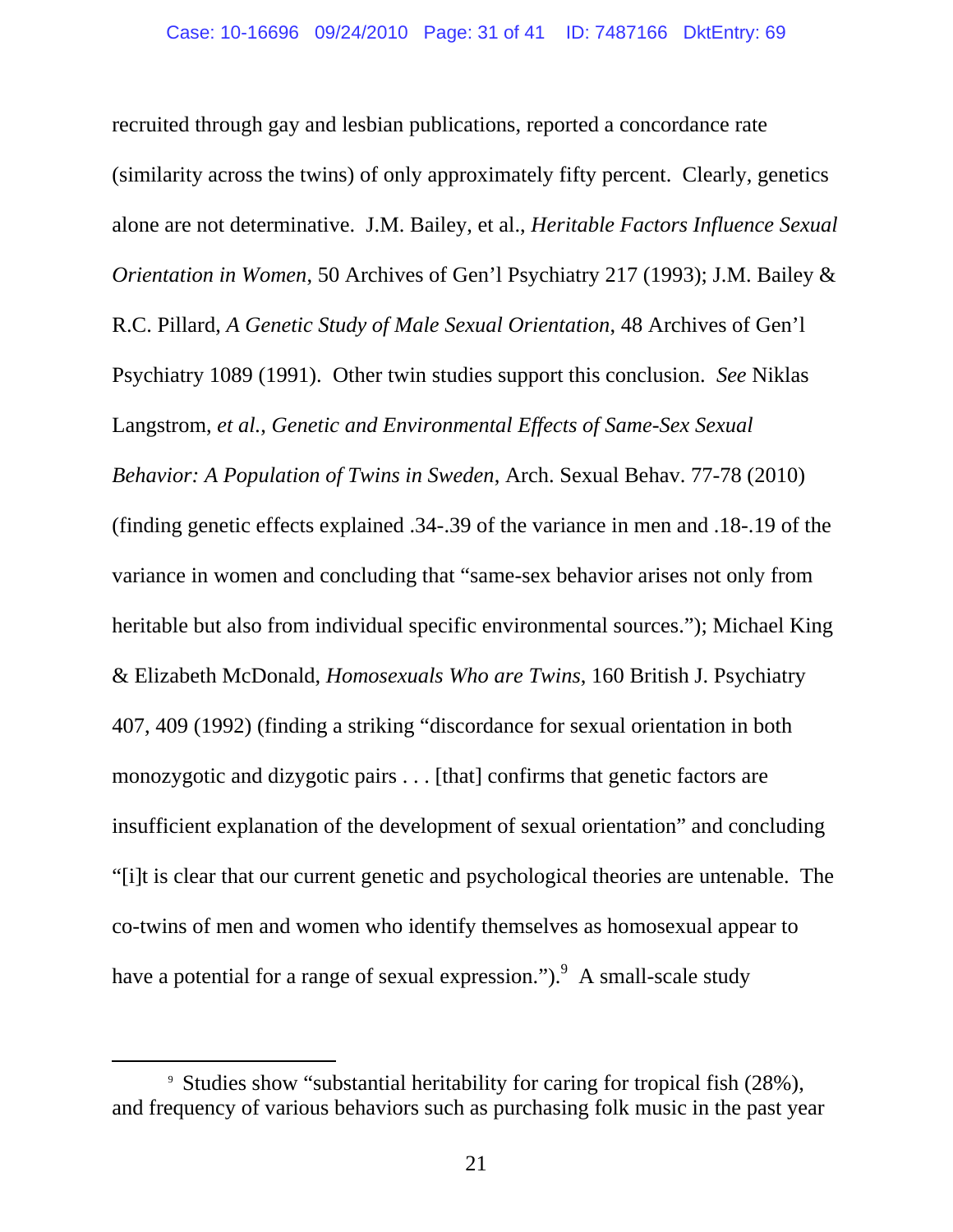published in 2000 showed low concordance rates of 31.6 percent. Kenneth S. Kendler, *et al.*, *Sexual Orientation in a U.S. National Sample of Twin and Nontwin Sibling Pairs*, 157 Am. J. of Psychiatry 1843, 1845 (2000) (sample of nineteen pairs).

Additionally, Columbia professors Bearman and Bruckner note that "[a]s samples become more representative, concordance on sexual behavior, attraction, and orientation, as expected, declines." Bearman & Bruckner, *supra* at 1184. Their own study focused on "same-sex romantic attraction" in a large, nationally representative sample (the Add-Health database, which is representative of all teens in schools in the late 1990s). This study found no noticeable pattern suggesting genetic influence at all. Concordance rates for identical twins were only 6.7 percent, which was about the same as the 7.2 percent found for fraternal twins. *Id*. at 1197-198. They concluded: "[W]e find no support for genetic influences on same-sex preference net of social structural constraints. . . . Finally, we find substantial indirect evidence in support of a socialization model at the individual level." *Id.* at 1199.

### *B. Sexual orientation changes over time.*

 $\overline{a}$ 

Research also clearly establishes that homosexual orientation can change over time and actually does change for a significant number of people. "Contrary

<sup>(46%),</sup> chewing gum (58%), and riding a taxi (38%)." Bearman & Bruckner, *supra* at 1185 n.8.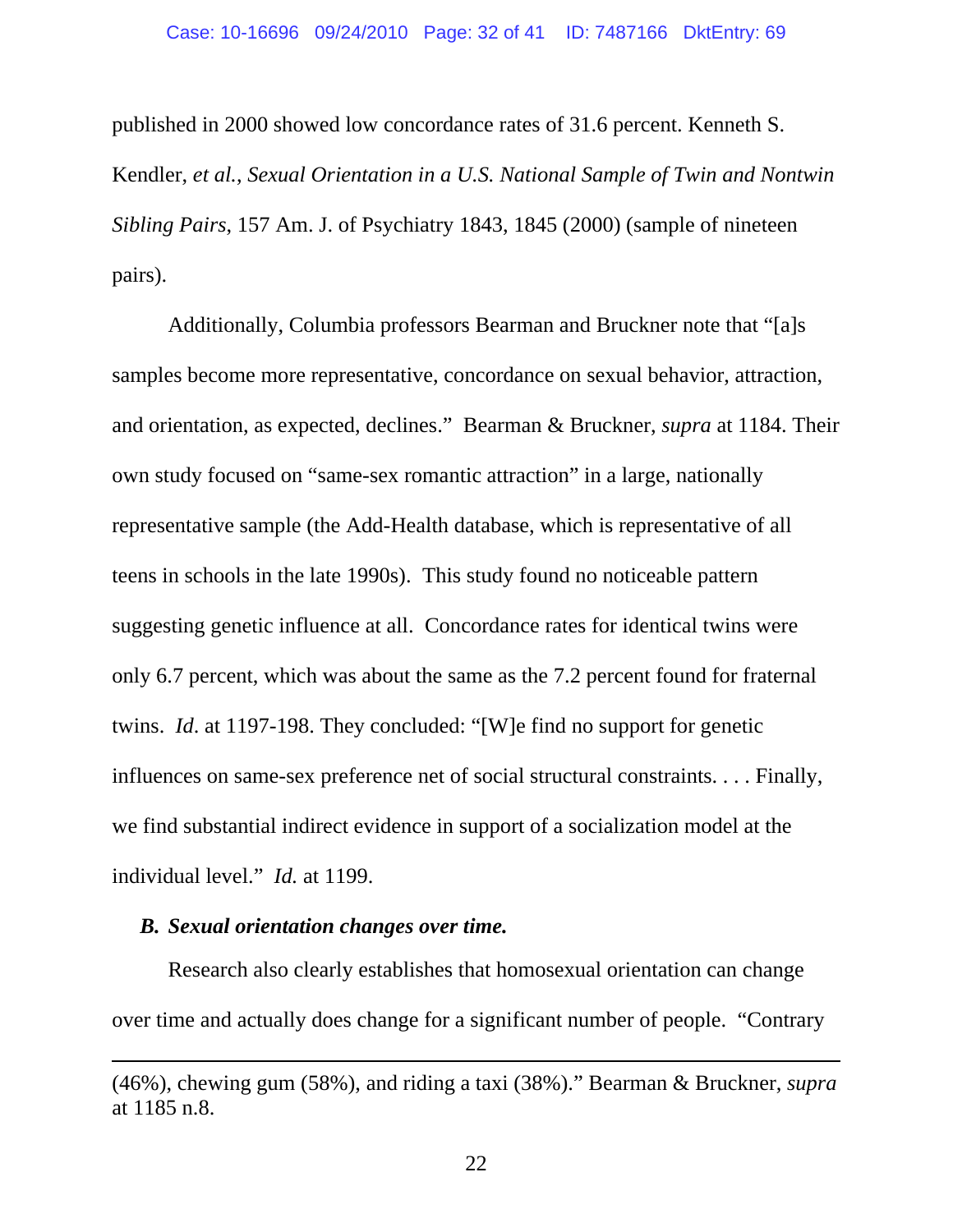to the notion that most sexual minorities undergo a one-time discovery of their true identities, 50% of [a study's] respondents had changed their identity label more than once since first relinquishing their heterosexual identity." Lisa M. Diamond & Ritch C. Savin-Williams, *Explaining Diversity in the Development of Same-Sex Sexuality Among Young Women*, 56 J. of Soc. Issues 301 (2000). In another study, the author noted that "[h]alf of the young women in this sample relinquished the first sexual-minority identity they adopted." Lisa M. Diamond, *Sexual Identity, Attractions, and Behavior Among Young Sexual-Minority Women Over a 2-Year Period*, 36 *Developmental Psychol*. 247 (2000).

Change in homosexual orientation is not limited to women. *See e.g.*, Nigel Dickson, *et al.*, *Same Sex Attraction in a Birth Cohort: Prevalence and Persistence in Early Adulthood*, 56 Soc. Sci. & Med. 1607, 1612-13 (2003) ("Overall 451 men and 436 women reported their current sexual attraction at both ages 21 and 26."; "The findings also reveal a surprising degree of change over time. Ten percent of men and nearly a quarter of the women reported same-sex attraction at any time, but this nearly halved for current attraction at age 26. The changes were not just in one direction. The instability was most marked for women, with a greater movement away from exclusively heterosexual attraction from age 21 to 26 than among men."). Statistics relating to same-sex couples who have registered as domestic partners or married also demonstrate changes in sexual orientation. Gary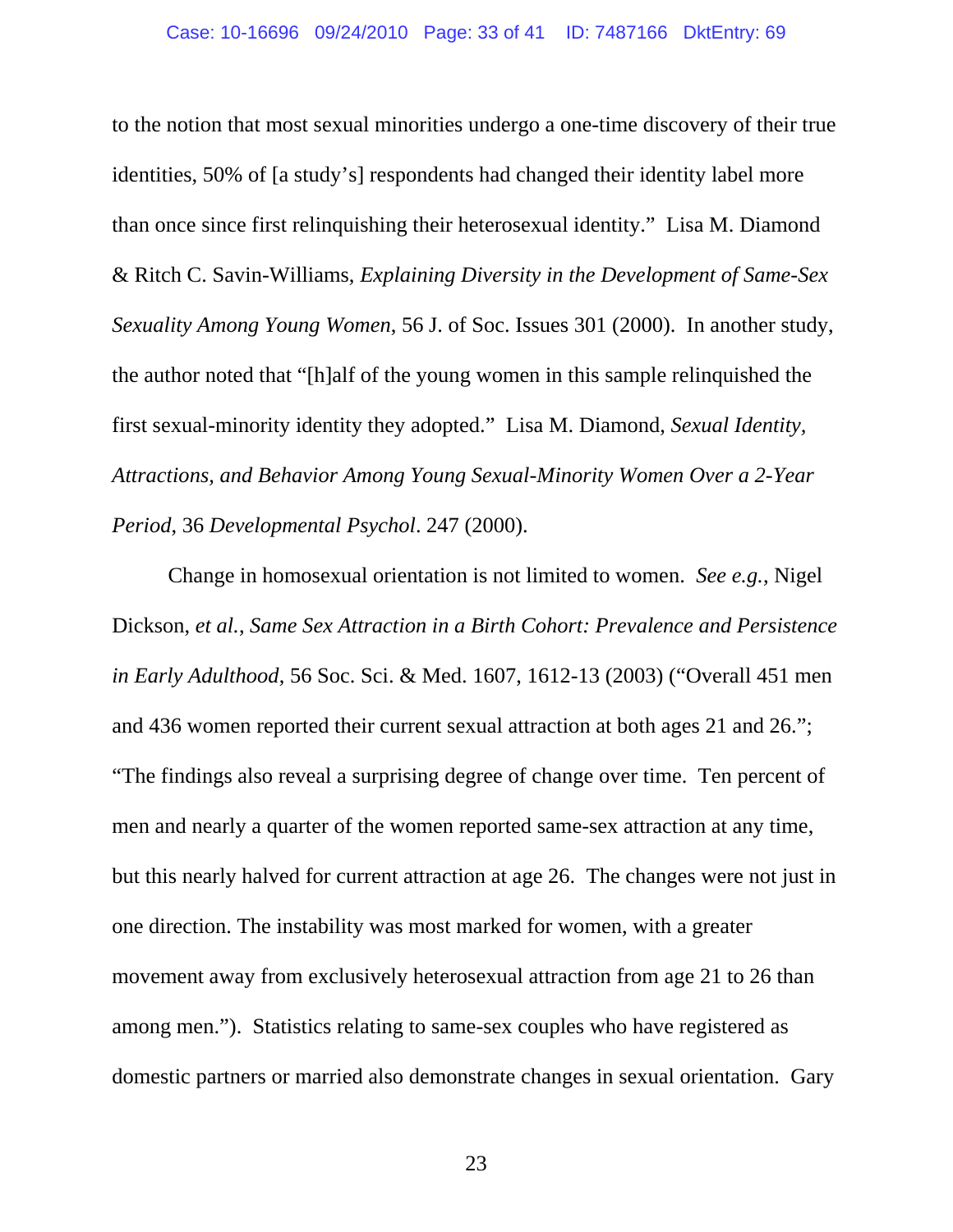J. Gates *et al*., *Marriage, Registration and Dissolution by Same-Sex Couples in the U.S.*, Williams Inst. 2, 10 (2008) ("Data from three states suggest that more than one in five individuals in same-sex couples who marry or register have previously been married to a different-sex partner."; "In Massachusetts, Vermont, and California, the proportion of individuals in same-sex couples who have been previously married to opposite-sex partners varies from 11 to 29%"). Accordingly, many researchers view "sexual orientation as multi-variate and dynamic" for all individuals, and as something that "differ[s] over time." Fritz Klein, *et al*, *Sexual Orientation: A Multi-Variable Dynamic Process*, 11 J. Homosexuality 38 (Sept. 1985).

The authoritative study of Edward Laumann shows that many of those with same-sex partners report have also had an opposite-sex partner. Laumann, *supra,*  at 310-11. "In the past five years, 4.1% of the men and 2.2% of the women had at least one same-gender partner. About half these men had both male and female partners in this time period. The women are more likely than the men to have had sex with both men and women than only same-gender partners. Almost two-thirds of the women reporting a female partner in the last five years also report a male partner." *Id.; see also* Carren Strock, *Married Women Who Love Women* (1998). The University of Chicago study found that among men and women who have had *any* same-sex intimate partners since age 18, only 20 percent of those men and 10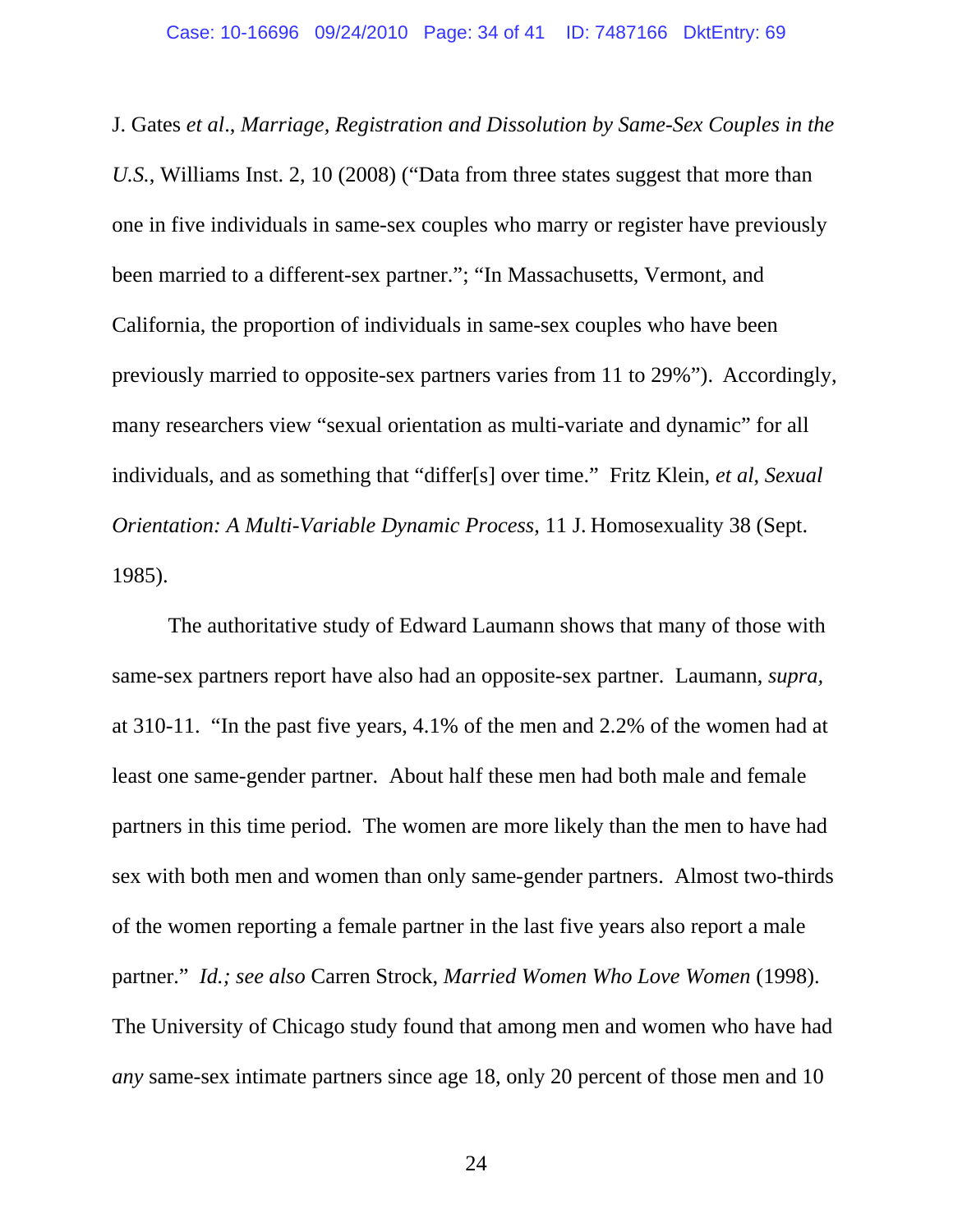percent of those women limited themselves *only* to same-sex intimate partners since that age. Laumann, *supra,* at 310-12 (1994).

Once again, the parties do not dispute the volatility of sexual orientation. Plaintiffs-Appellees' expert agrees that sexual orientation "is not static and may vary throughout the course of a lifetime." Trial Tr. 2234:24-2235:3 (Herek); *see also id.* at 2212:21-24. Additionally, Plaintiffs-Appellees' expert has also admitted: "[S]ome [people] experience considerable fluidity in their sexuality throughout their lives." Herek, *Homosexuality*, *supra*, at 149.

Other research confirms Herek's statements on the fluidity of sexuality. For example, some research asks individuals to rate themselves on the homosexuality continuum, and then asks these same individuals to rate themselves again several months or years later. Like other studies, this type of research demonstrates that many individuals vary, with some becoming more "gay" and some becoming less "gay" in their own estimation over time.<sup>10</sup> In one such study using "a self-rated"

 $10$  Much of Professor Herek's own research relies on a self-identification method. This method is of questionable use because, for example, "Selfidentification varies over time for some individuals and is heavily influenced by socio-cultural factors." Williams Institute, *supra* at 6. Self-identification studies on a concrete condition, such as whether or not the subject suffers from a toothache, are far more reliable than self-identification studies on the multi-faceted subject of homosexuality. The subjects may not fully or consistently understand the role of environmental influences and tend to adjust for them in varying ways. In addition, self-identification surveys often do not provide an adequate understanding of the subjects' thinking, motivation, or behavior. *See* Timothy Wilson, *Strangers to Ourselves: Discovering the Adaptive Unconscious* (2002).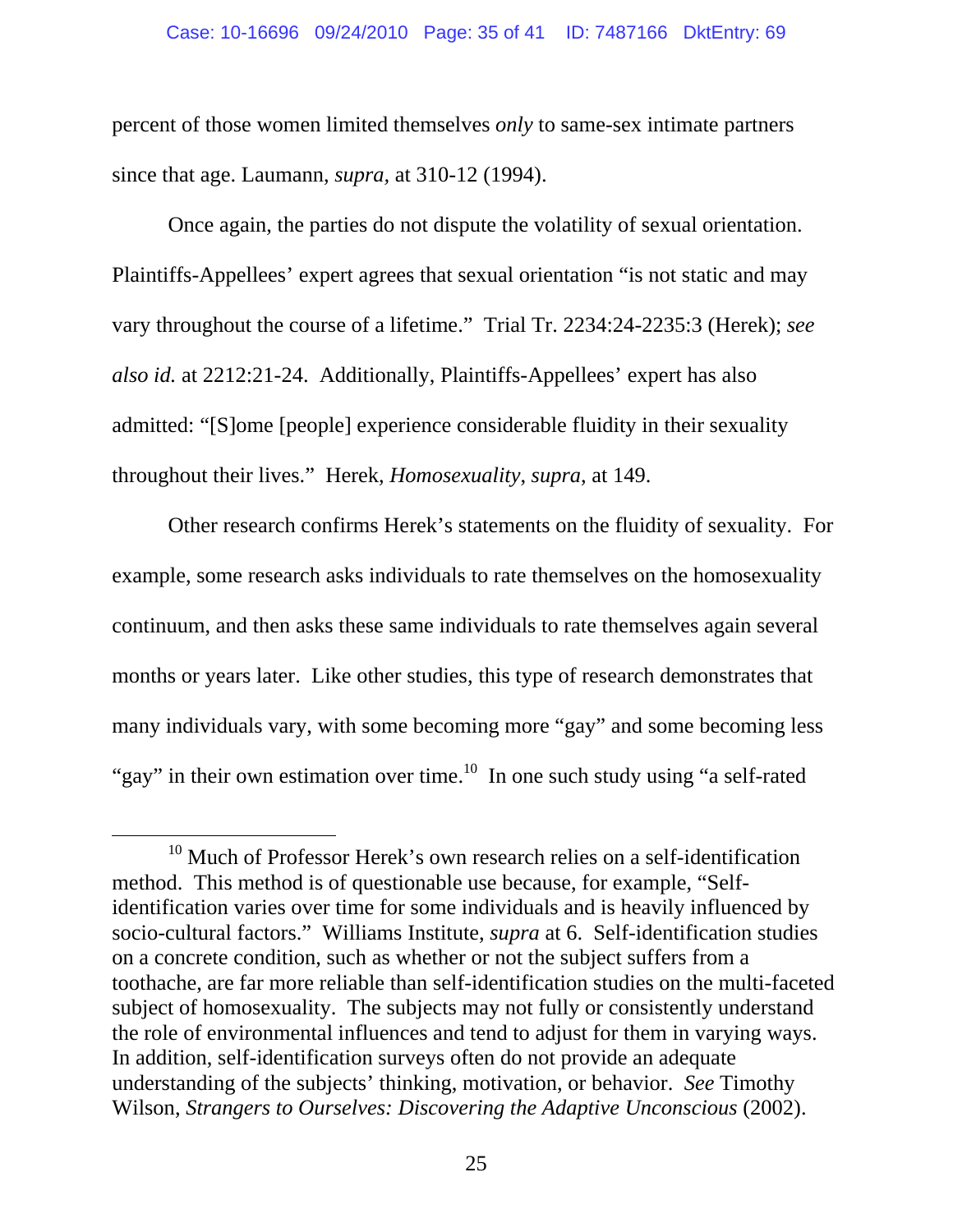seven-point sexual orientation scale, 73 respondents moved toward homosexuality (34%), 37 moved toward heterosexuality (17%), and 106 did not change (49%)" over a designated time period. Joseph P. Stokes, *et al*, *Predictors of Movement Toward Homosexuality: A Longitudinal Study of Bisexual Men*, 43 J. of Sex Res. 304, 307, 308 (1997). These behavior/attraction/self-identification dimensions all "suggest[] that sexual orientation is not static and may vary throughout the course of a lifetime." Louis Diamant and Richard D. McAnulty, *The Psychology of Sexual Orientation, Behavior, and Identity: A Handbook* 82 (1995).

The fluidity of sexual orientation is especially well-documented among women.<sup>11</sup> Plaintiffs' own expert has admitted that "Female sexual development is a potentially continuous, lifelong process in which multiple changes in sexual orientation are possible.… Women who have had exclusively heterosexual experiences may develop an attraction to other women and vice versa." Garnets & Peplau, *A New Look at Women's Sexuality & Sexual Orientation, supra* at 5. *See also* Peplau & Garnets, *A New Paradigm for Understanding Women's Sexuality & Sexual Orientation*, *supra* at 333, 336 ("Further, both women's identification as lesbian, bisexual, or heterosexual and women's actual behavior can vary over time" and "There is that the patterning of women's sexuality and sexual orientation

 $11$  The study of lesbianism is difficult, however, because—as discussed earlier—lesbians do not constitute a fixed class of research subjects. Comm. on Lesbian Health, *supra* at 23 ("Lesbians do not constitute an identifiable homogenous group for research study.").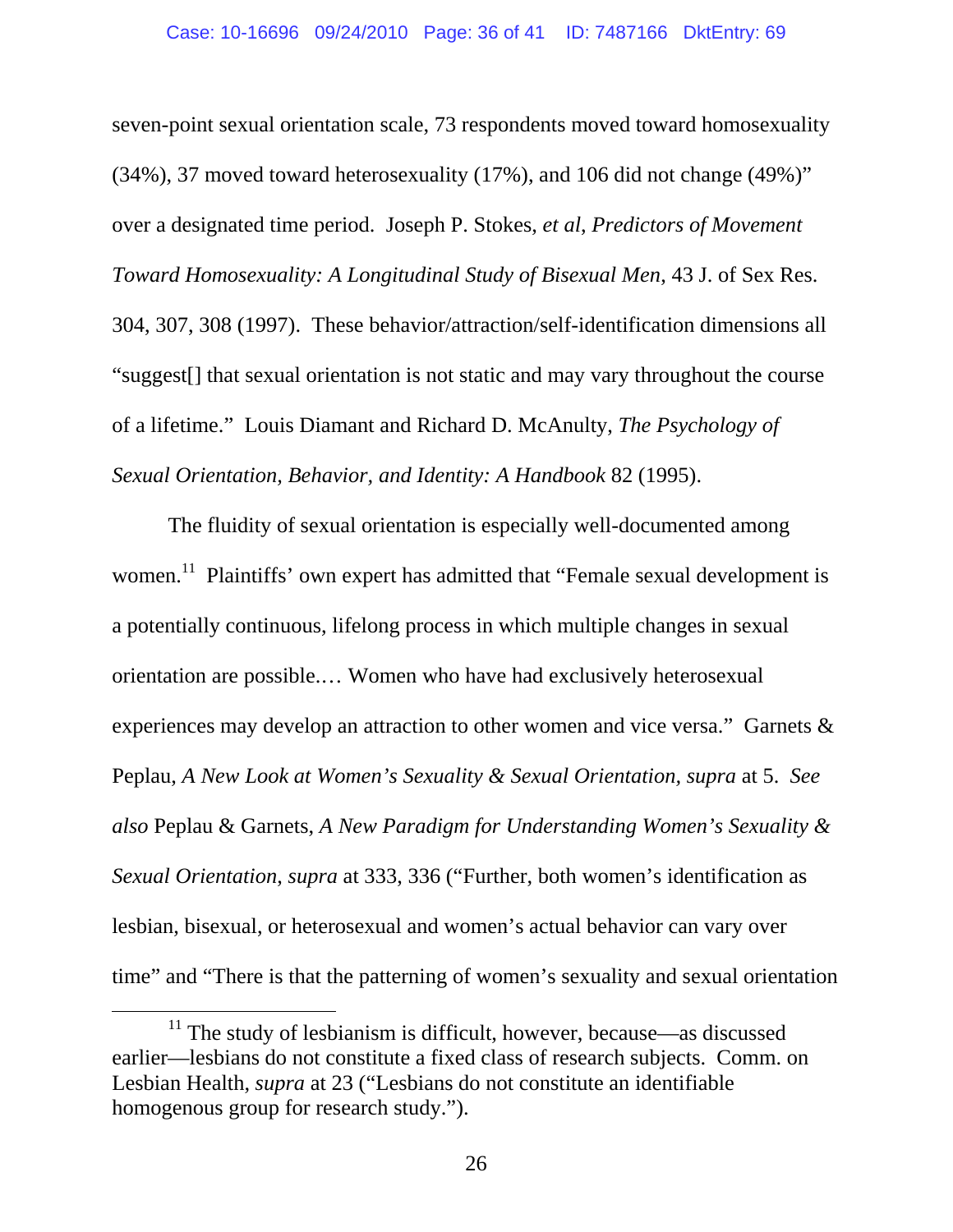varies across time and place").

In light of this research, Plaintiffs' expert has acknowledged the "'astonishing sexual plasticity' of the human female." Letitia Ann Peplau, *Rethinking Women's Sexual Orientation: An Interdisciplinary, Relationship-Focused Approach*, 8 Personal Relationships 1, 5, 12-13 (2001); Peplau, *The Development of Sexual Orientation in Women*, *supra* at 93 ("the concept of erotic plasticity is the cornerstone of a new paradigm for understanding women's sexual orientation."). Illustrating that plasticity, one study found that within a ten-year period, sixty-seven percent of lesbian women changed their sexual identity at least once, and thirty-six percent changed more than once. Lisa M. Diamond, *Female Bisexuality from Adolescence to Adulthood: Results from a 10-Year Longitudinal Study*, 44 Developmental Psych. 5, 7-9 (2008).

### *C. Studies show that some aspect of sexual orientation is, in part, a choice.*

Some women explain their lesbianism as a process of self-discovery. But a "second group of women . . . regarded their change more as a choice among several options of being lesbian, bisexual, celibate or heterosexual." Karen L. Bridges and James M. Croteau, *Once-Married Lesbians: Facilitating Changing Life Patterns*, 73 J. of Counseling and Dev. 134, 135 (1994) (describing C. Charbonneau and P.S. Lander, *Redefining Sexuality: Women Becoming Lesbian in Mid-Life*, *in Lesbians at Mid-Life* 35 (B. Sang, et al. ed., 1991)). Plaintiff Kristin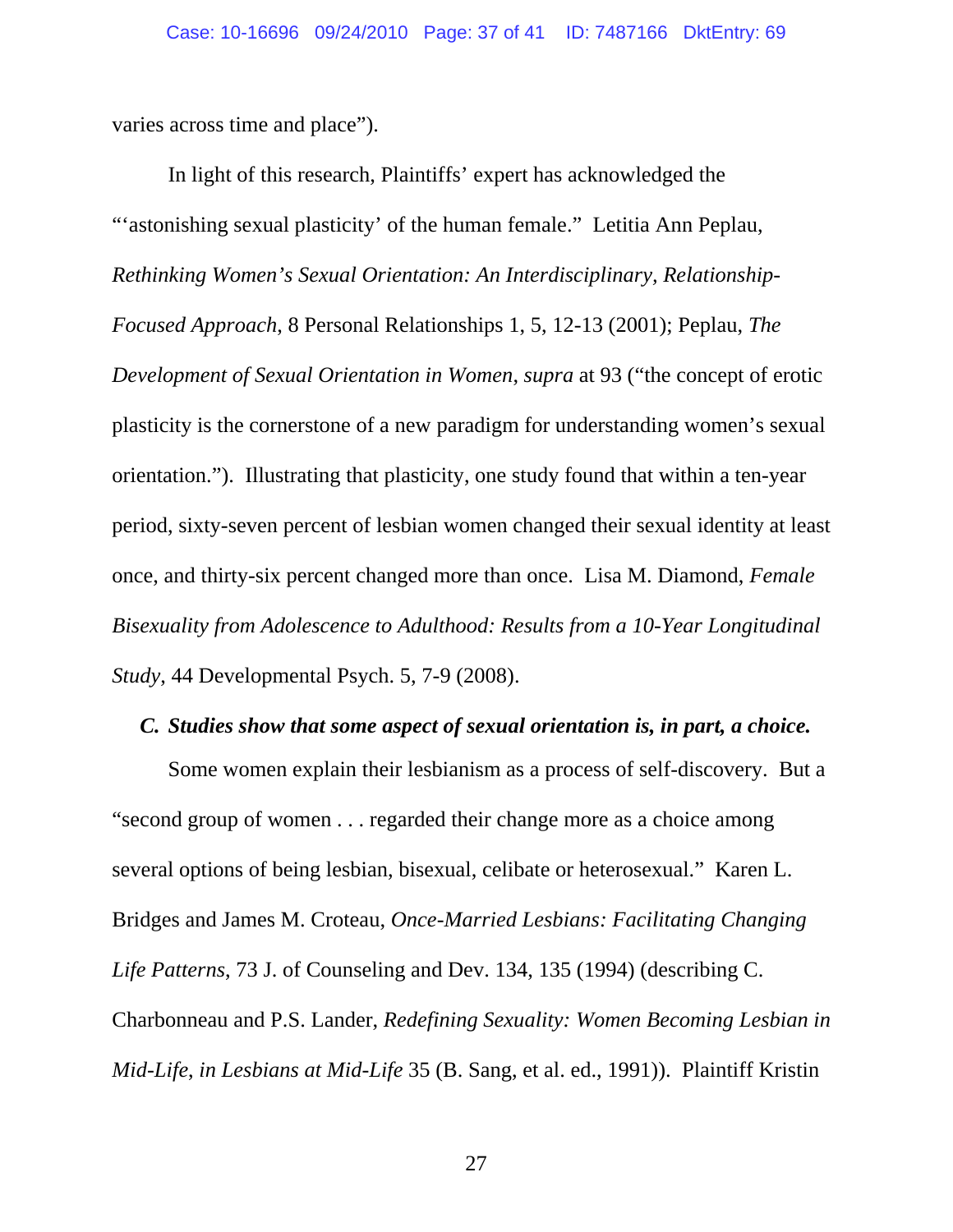Perry herself admitted that after years of experimentation, she "*adopted that sexual orientation for myself*." Perry Dep. 151:24-152:15 (emphasis added).

Scholars of orientation are finding an increasing number of women who insist that their lesbian self-identity is a personal choice, rather than a biological constraint. *See* Gonsiorek & Weinrich, *supra* at 8 ("many lesbian women, and some heterosexual women as well, perceive choice as an important element in their sexual orientations"); G.M. Herek *et al*., *Internalized Stigma Among Sexual Minority Adults: Insights from a Social Psychological Perspective*, J. Counseling Psych. 32, 39 T.5 (2009) (study finding 13% of gays, 30% of lesbians, 41% of bisexual men, and 55% of bisexual women report at least some choice with respect to their sexual orientation).Professor Robert Spitzer of Columbia University has shown that at least some strongly motivated individuals—both male and female can change their orientation, in terms of identity, behavior, and self-reported sexual attraction. Robert L. Spitzer, *Can Some Gay Men and Lesbians Change Their Sexual Orientation? 200 Participants Reporting a Change from Homosexual to Heterosexual Orientation*, 32 Archives of Sexual Behav. 403 (2003).

#### **CONCLUSION**

Scientific research does not support a genetic origin for sexual orientation. From a scientific perspective, homosexuality is not analogous to race or gender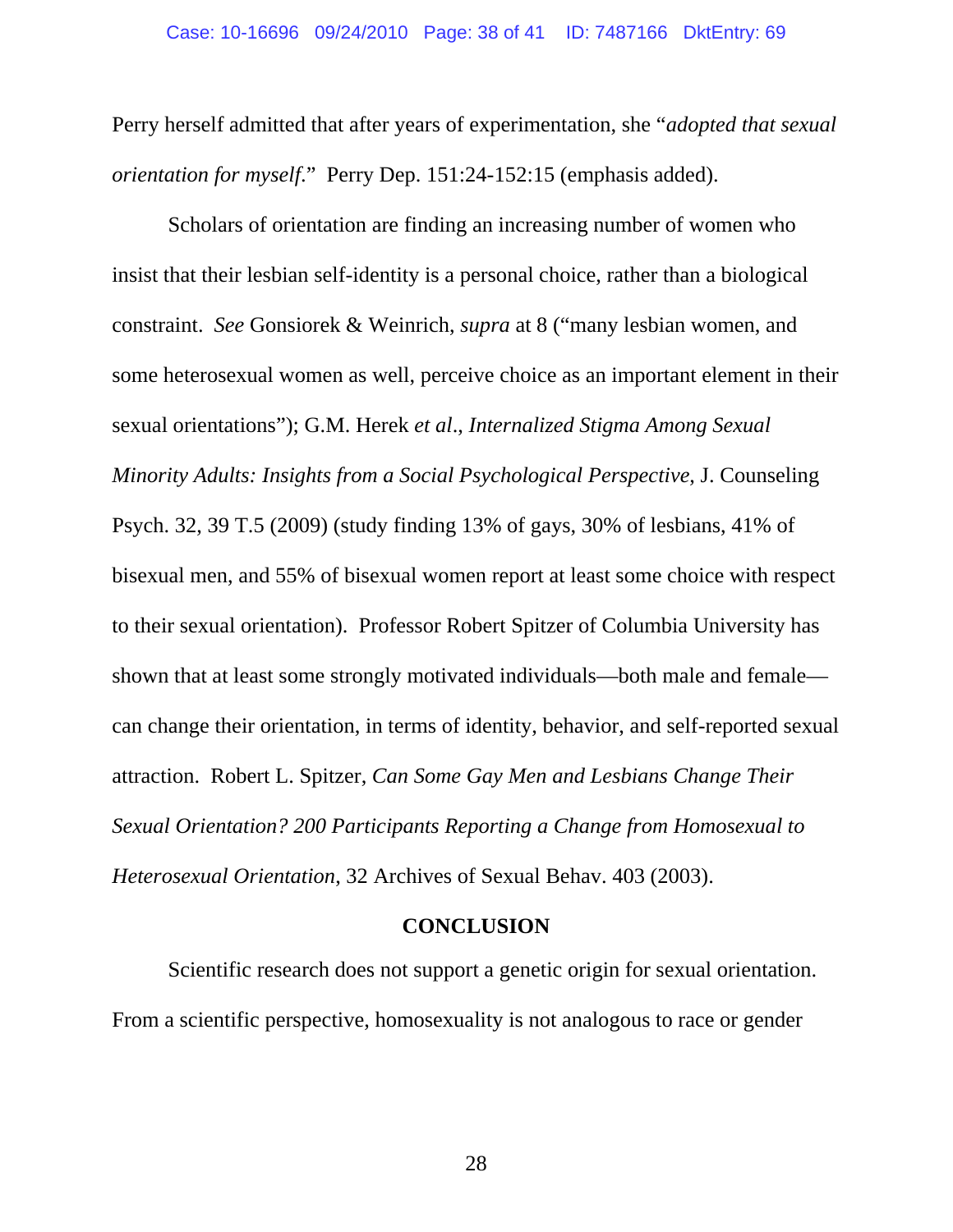since it is not an accident of birth and because it often changes over time through

conscious choice. As a result,

[T]he reality remains that no law can successfully be drafted that is calculated to burden or penalize, or to benefit or protect, an unidentifiable group or class of individuals whose identity is defined by subjective and unapparent characteristics such as innate desires, drives, and thoughts. Those persons having a homosexual 'orientation' simply do not, as such, comprise an identifiable class. Many homosexuals successfully conceal their orientation. Because homosexuals generally are not identifiable 'on sight' unless they elect to be so identifiable by conduct . . . they cannot constitute a suspect class or a quasi-suspect class because 'they do not [necessarily] exhibit obvious, immutable, or distinguishing characteristics that define them as a discrete group.'

*Equality Found. v. City of Cincinnati,* 54 F.3d 261, 267 (6th Cir. 1995) (quoting

*Bowen v. Gilliard*, 483 U.S. 587, 602 (1987)).

 Respectfully submitted, this 24th day of September 2010

 s/HERBERT G. GREY Herbert G. (Herb) Grey 4800 SW Griffith Drive, Suite 320 Beaverton, OR 97005-8716 Telephone: 503-641-4908 Facsimile: 503-641-8757 Email: herb@greylaw.org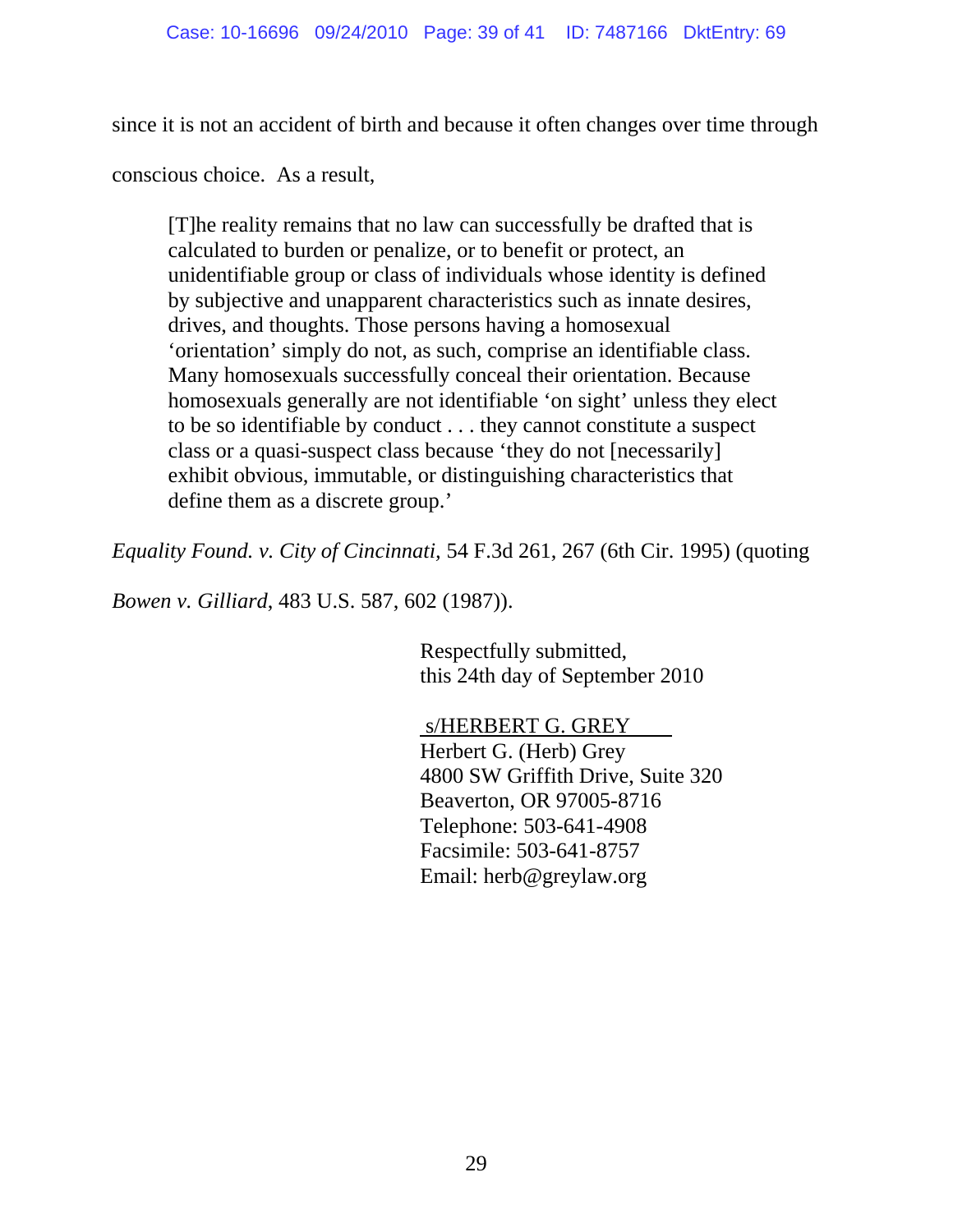### **CERTIFICATE OF COMPLIANCE**

This brief complies with the type-volume limitation of Fed. R. App. P.  $32(a)(7)(B)$  because this brief contains 6,890 words, excluding the parts of the brief exempted by Fed. R. App. P.  $32(a)(7)(B)(iii)$ .

This brief complies with the typeface requirements of Fed. R. App. P.  $32(a)(5)$  and the type style requirements of Fed. R. App. P.  $32(a)(6)$  because this brief has been prepared in a proportionally spaced typeface using Microsoft Word in fourteen-point Times New Roman.

> s/HERBERT G. GREY Herbert G. (Herb) Grey 4800 SW Griffith Drive, Suite 320 Beaverton, OR 97005-8716 Telephone: 503-641-4908 Facsimile: 503-641-8757 Email: herb@greylaw.org